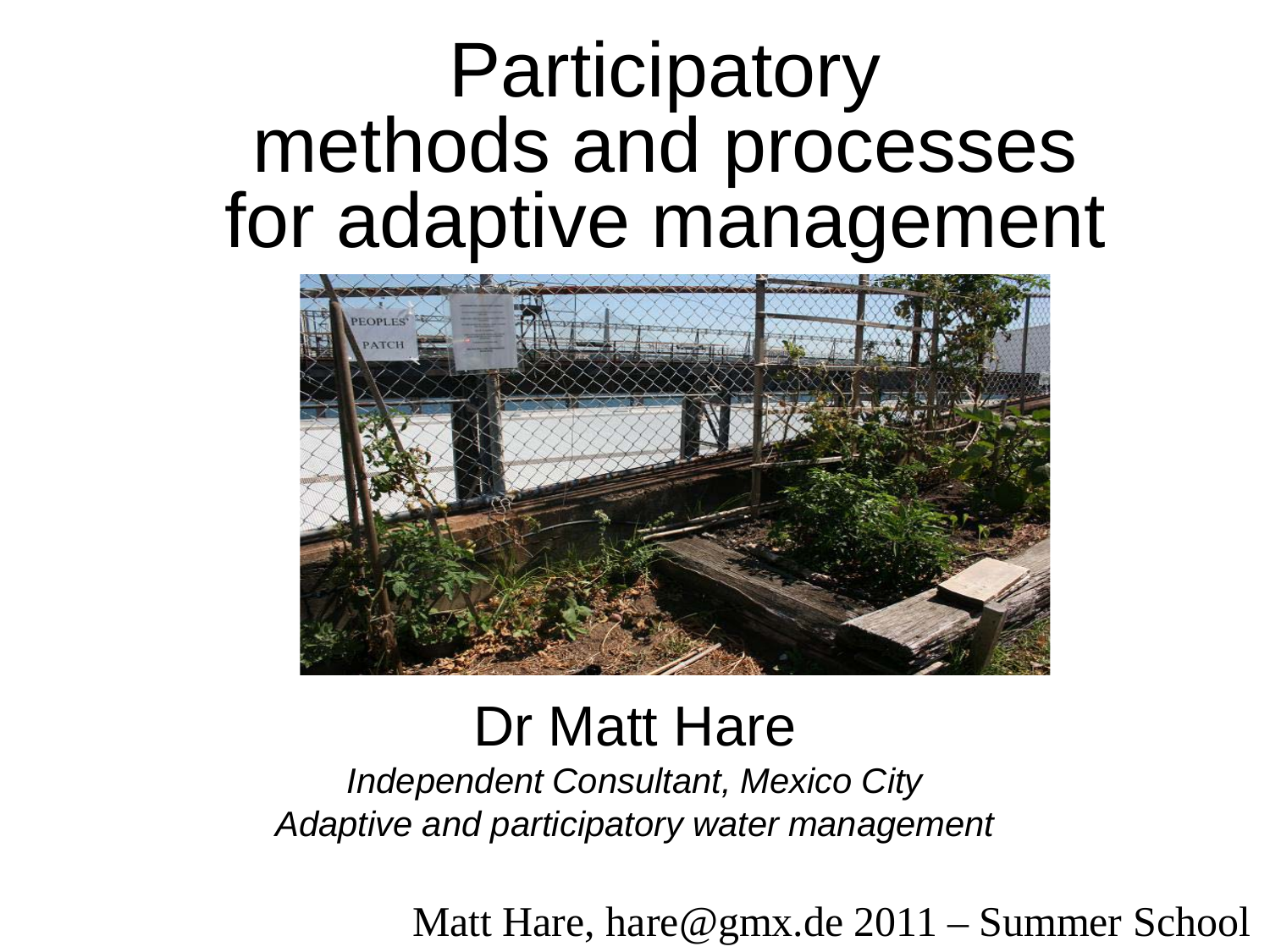

- Bachelor in artificial intelligence (88-92)
- PhD environmental modelling in knowledge and data-poor domains (95-99)
- Co-founder of Seeconsult GmbH (03-onwards) – www.seeconsult.org
- UN–Water (water-related adaptation) (08-10)
- Participatory & adaptive water resources management (99-onwards)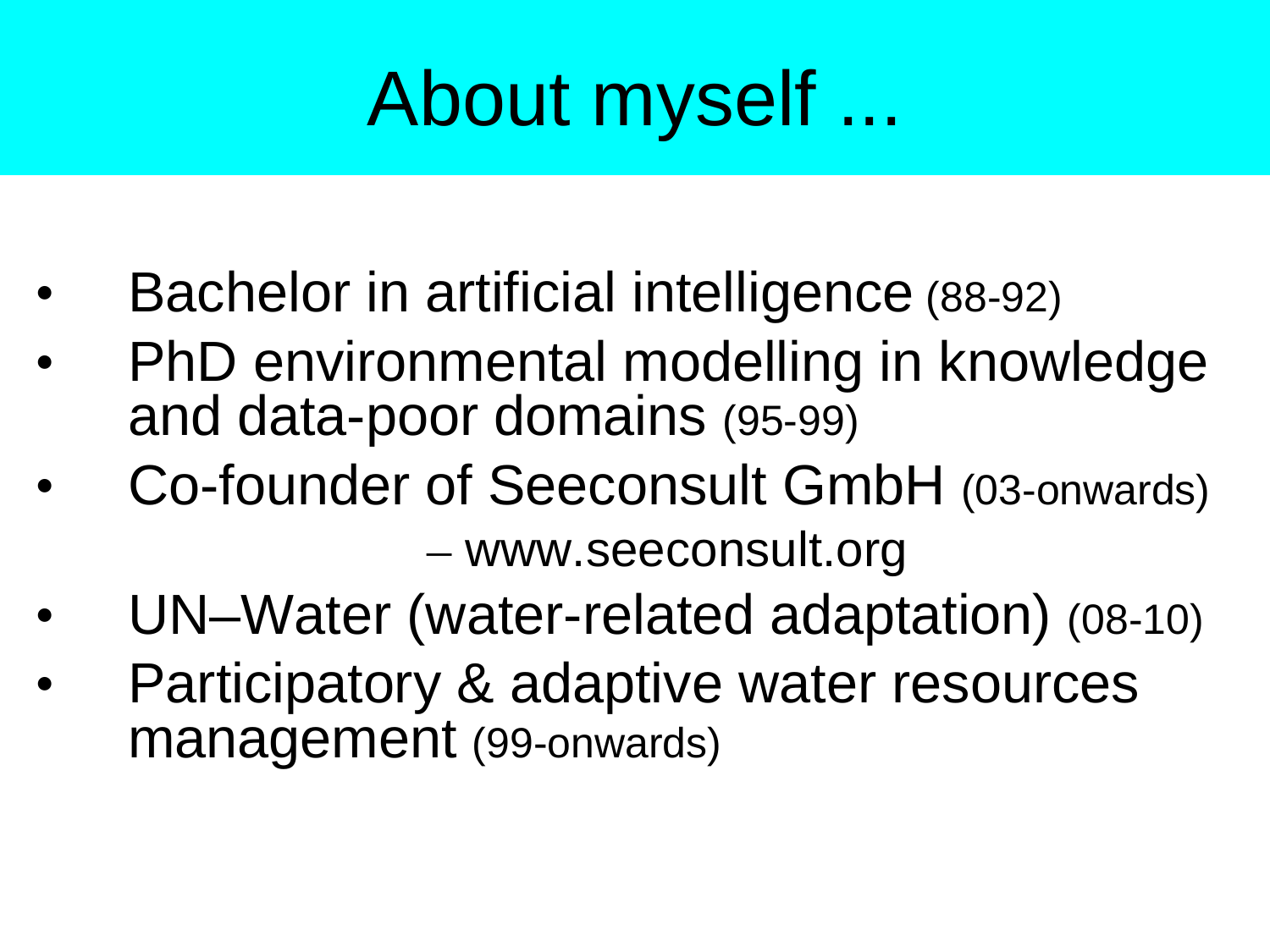# **Session Goals**

- Knowledge
	- the enormous breadth of participatory methods
	- participatory process design principles
- Understanding
	- How to select methods for participatory processes
	- The traps that can lead to participation being an enormous waste of resources
- Skills
	- How to do cognitive mapping/group model building
	- How to design a process
- Attitude
	- Develop a constructively critical attitude to participatory methods and management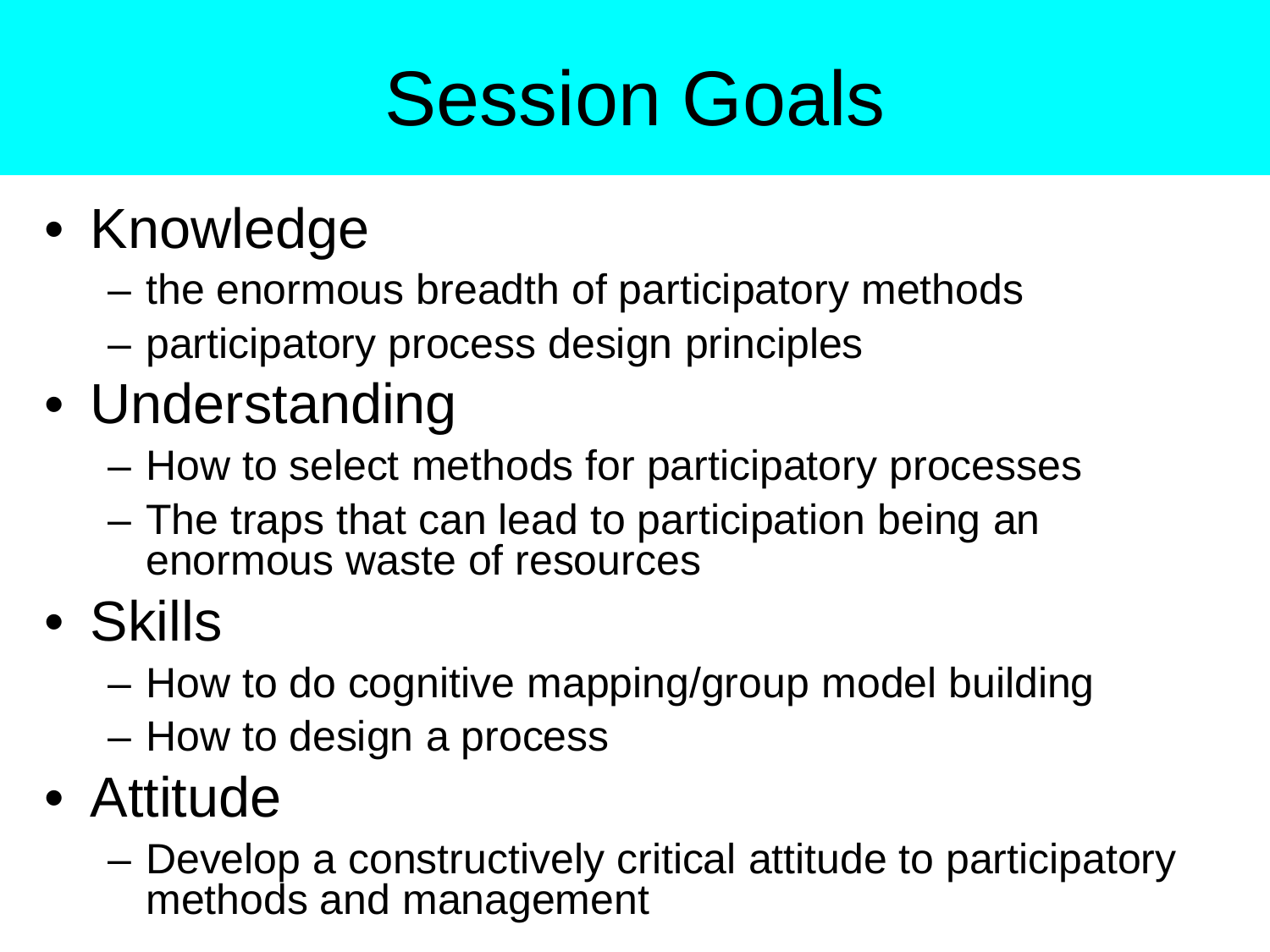#### Monday Schedule Monday Schedule

- Definitions
- Important criteria by which to select participatory methods
- Some frank realities about participation
- Exercise: Cognitive mapping / Group model building
	- What are drivers and barriers to sustainable adaptation to increases in urban flooding risk in the Horsens case study
	- What are the drivers and barriers to sustainable adaptation to increased risk in agriculture systems in the Horsens case study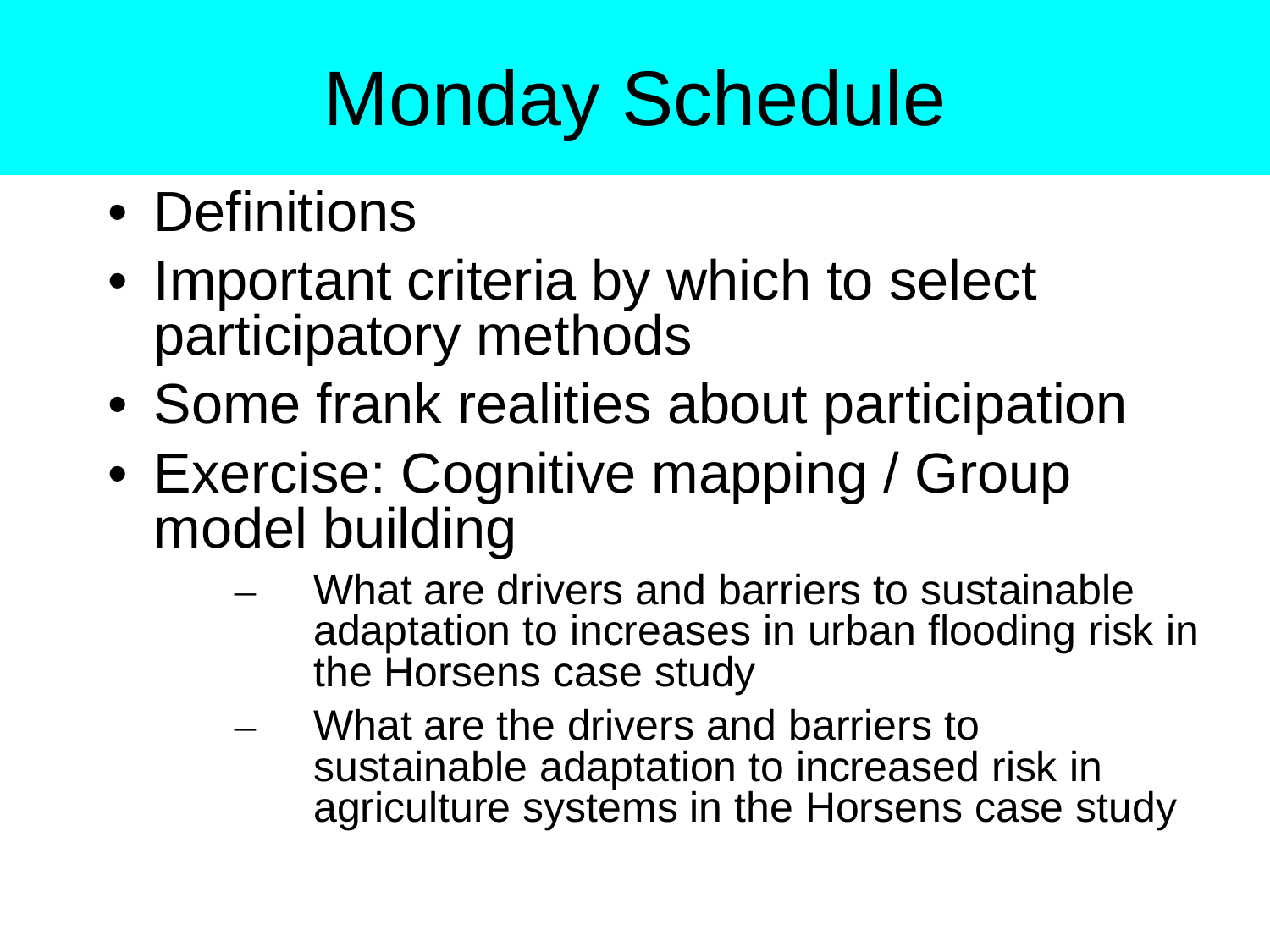#### What is a participatory management process?

- A process that allows the participation of stakeholders *who would not normally be part of a management process*,
- … to take part *to some level* in that management process.
- Participatory management is realised through participatory methods
- Note: Definition of stakeholder those who are directly or indirectly affecting or being affected by a management decision (Glicken 2000)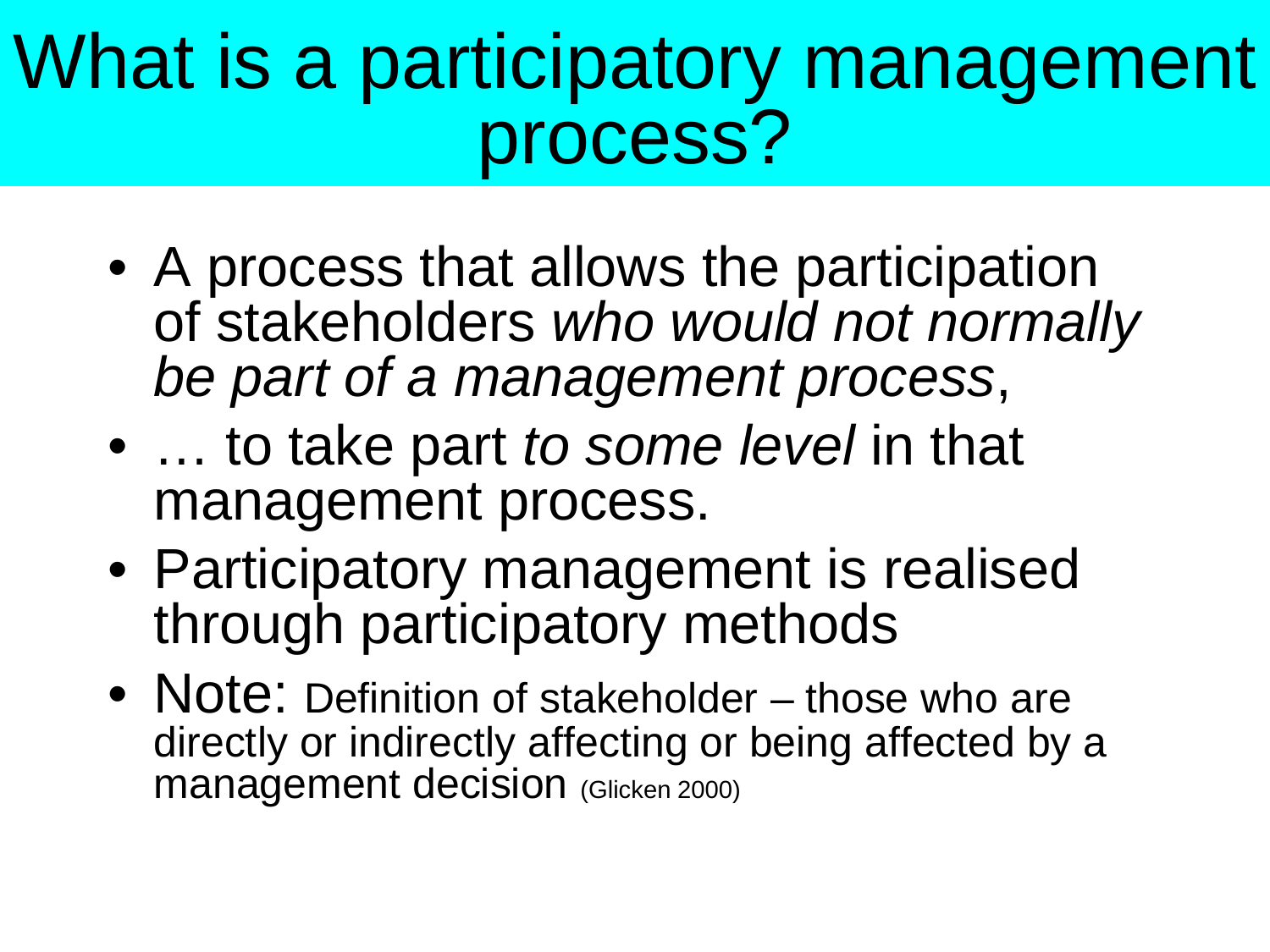# Criteria for selecting methods

- Methods can be selected according to
	- ... desired **level** of participation wanted and corresponding class of method
	- … the desired **class** of participatory method
	- … participatory **goal** to be achieved
	- ... **stage** of adaptive management cycle
	- ... **types** and **number** of stakeholder to be involved
	- … **resources** and **skills** of competent authority
- Methods are combined in processes according to a logical framework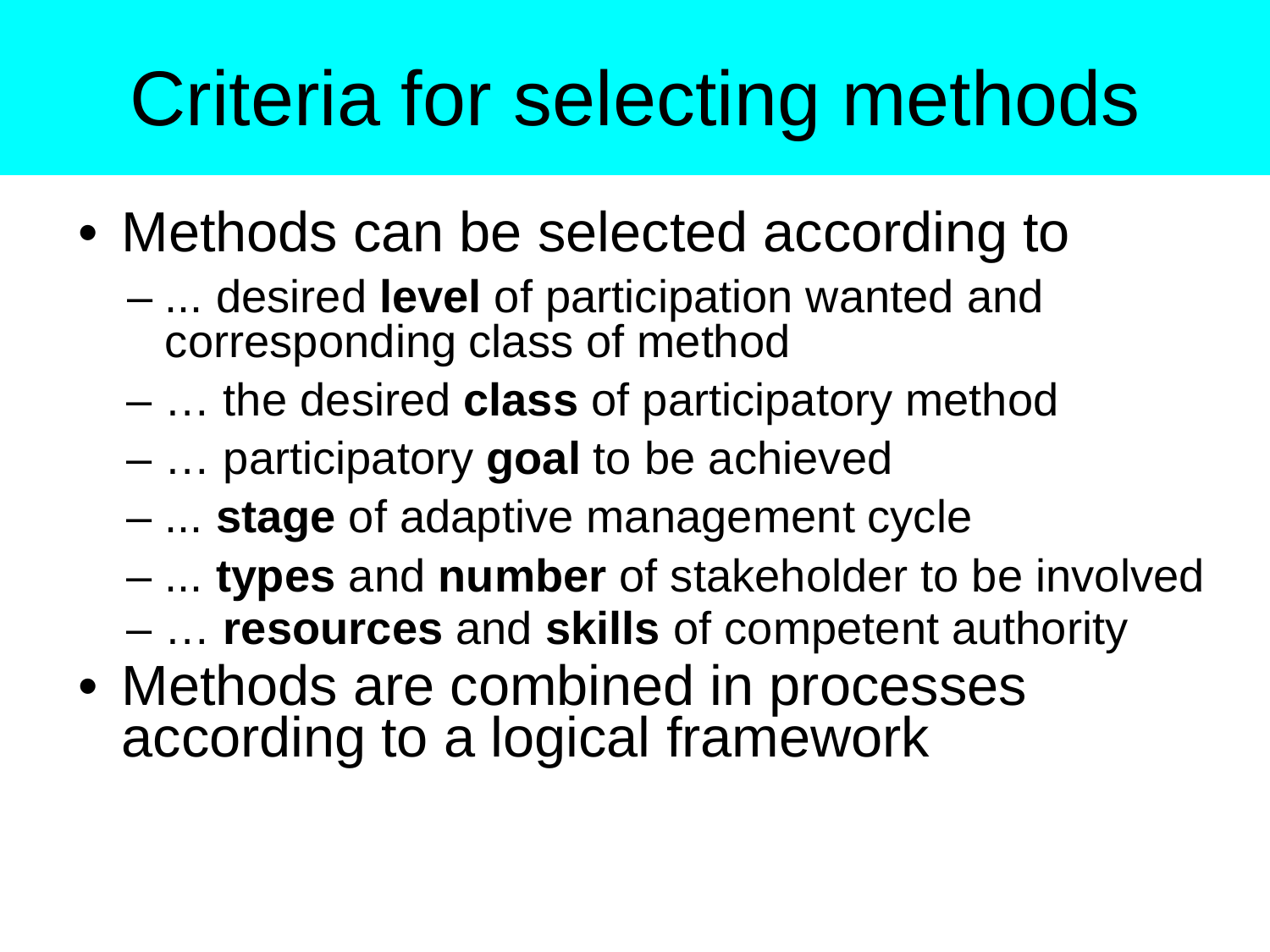# Levels of Participation

(Evolving from Arnstein 1969, Mostert, 2003, Drafting Group 2002)

- Information provision
	- stakeholders are informed about management plans
- Consultation
	- stakeholders are asked their opinion
	- stakeholders provide data/knowledge
- Active involvement
	- stakeholders share responsibility and activities in creating possible plans, implementation and/or maintenance
- Decision making
	- stakeholders participate in final decision making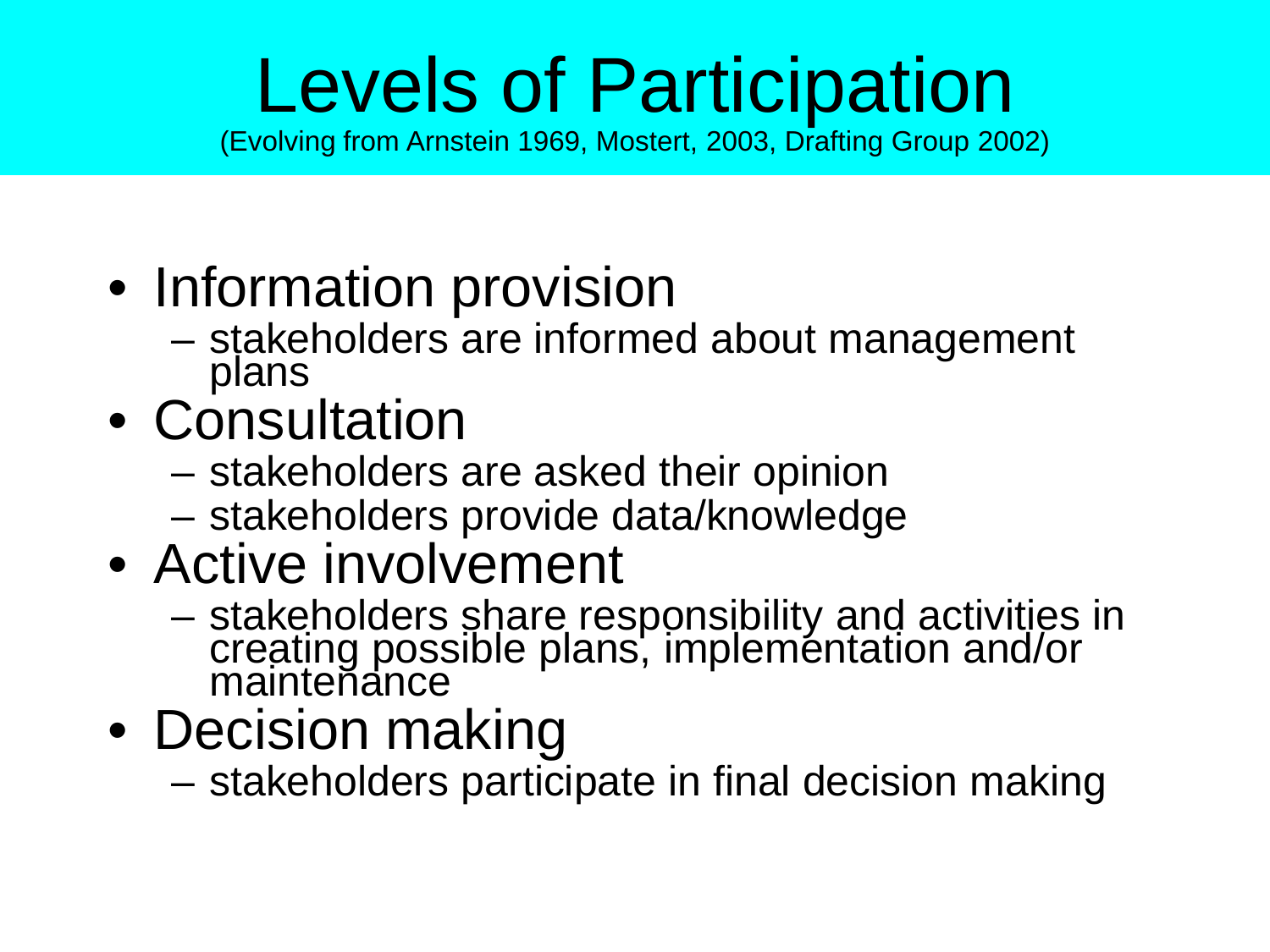#### Classes of participatory methods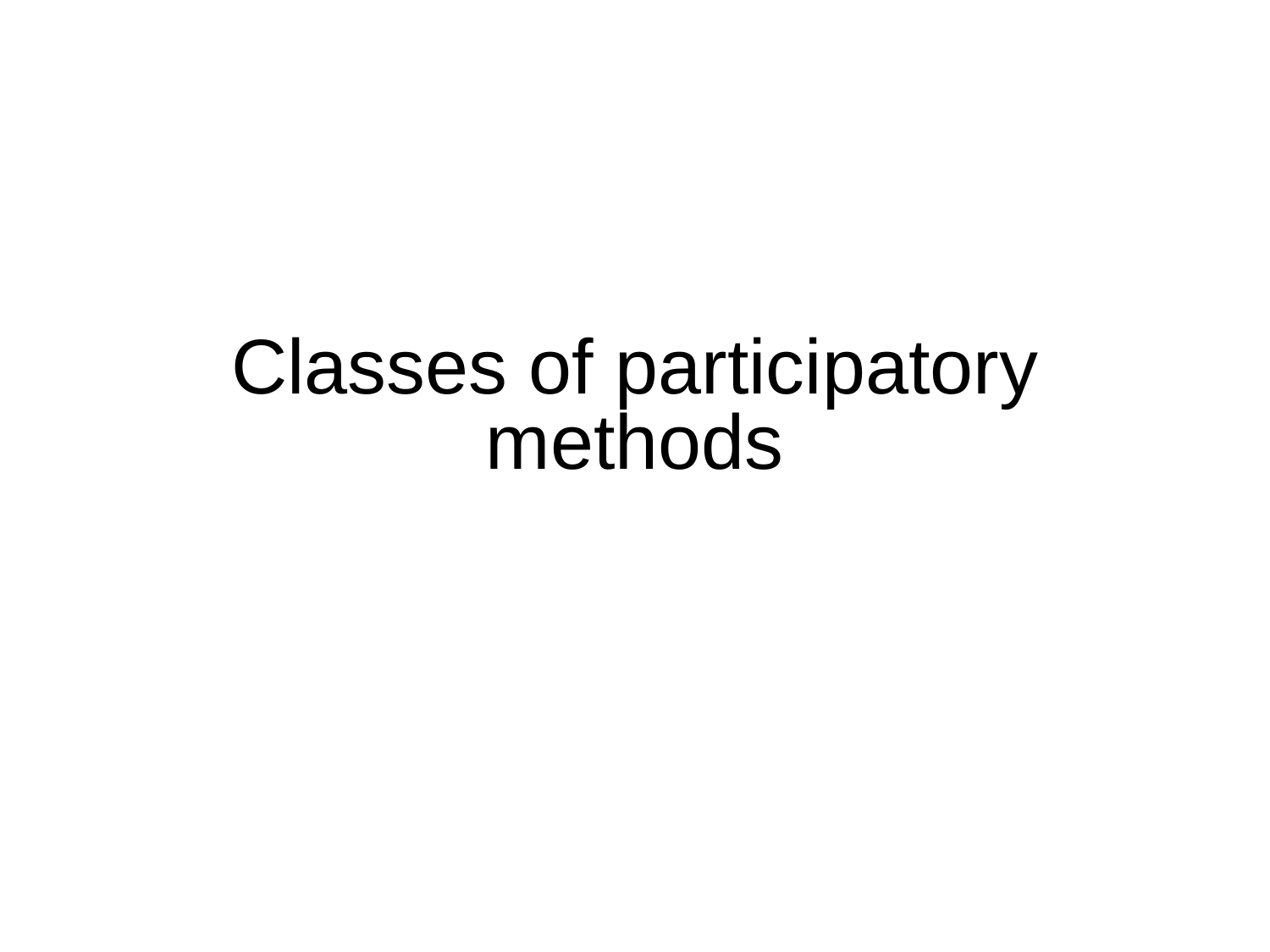# Interviews / knowledge elicitation

- Interviews to elicit knowledge about a management system from individuals. Particularly different perspectives...
- » *Structured interviews, cognitive mapping*

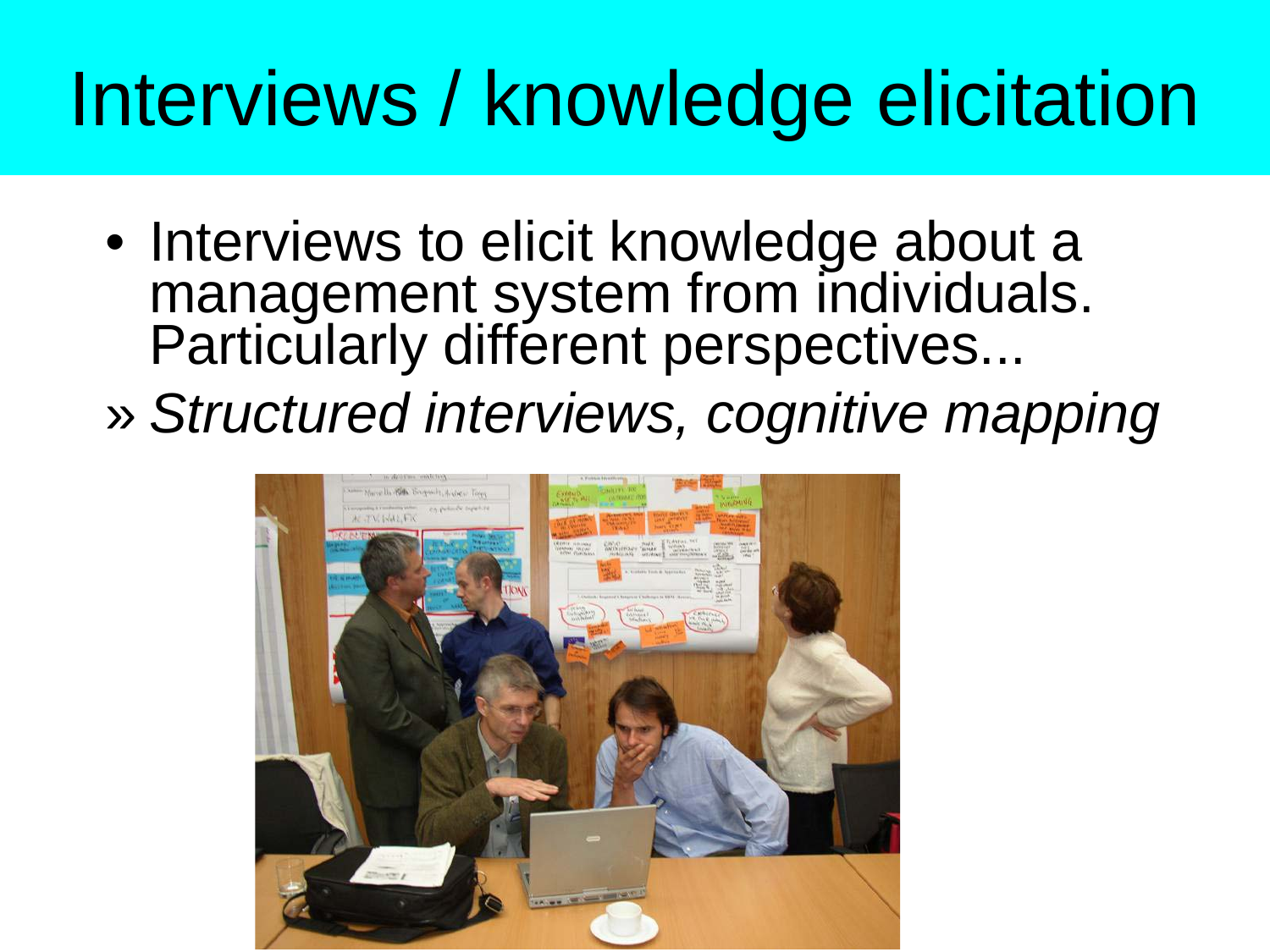

- to elicit opinions or data from often large groups of individuals.
- » *Questionnaires, focus groups ...*

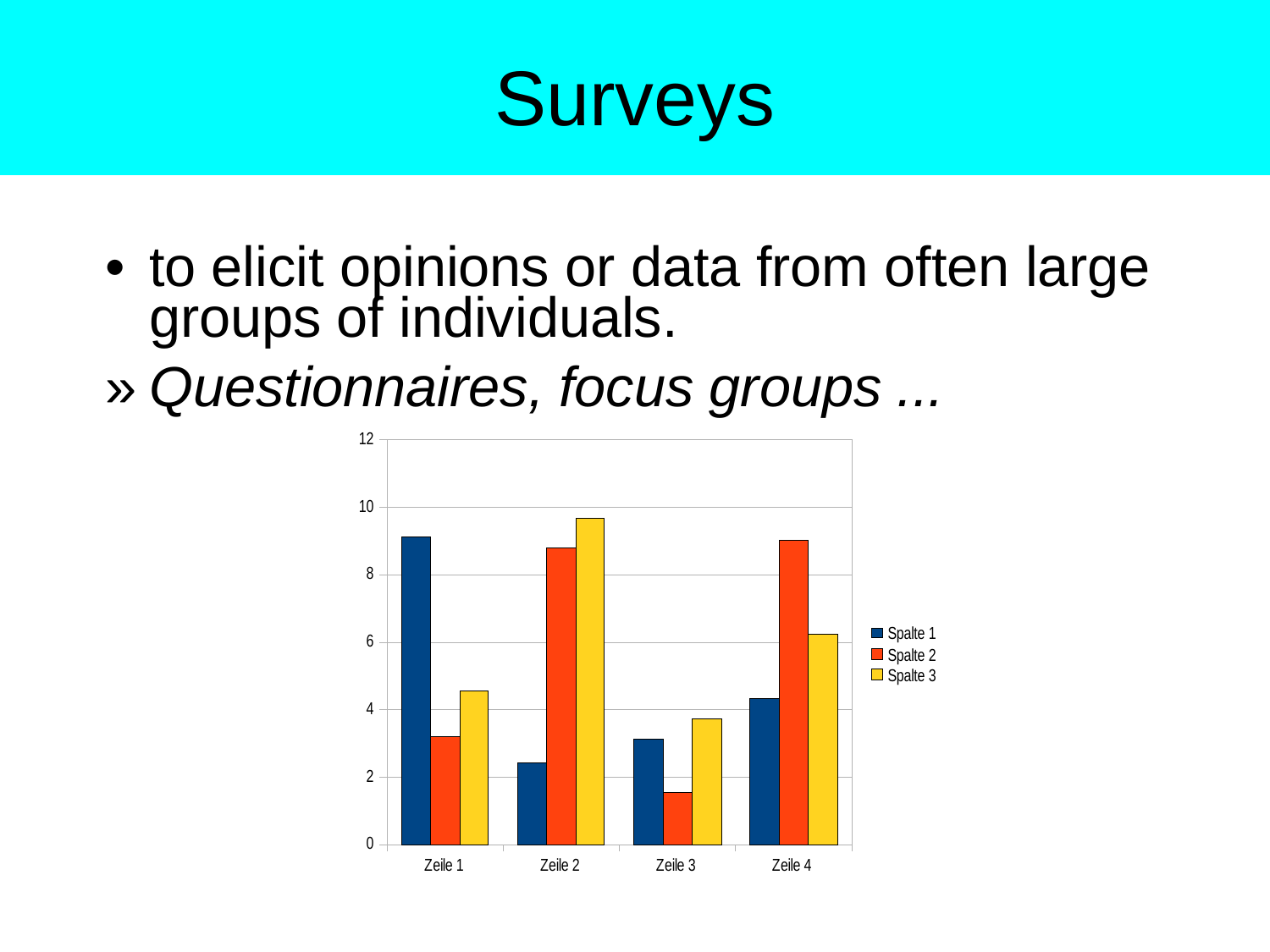# Public meetings

- moderated large group meetings to gather feedback on a range of topics in a short space of time.
- » *Large group response exercise, open space meetings...*



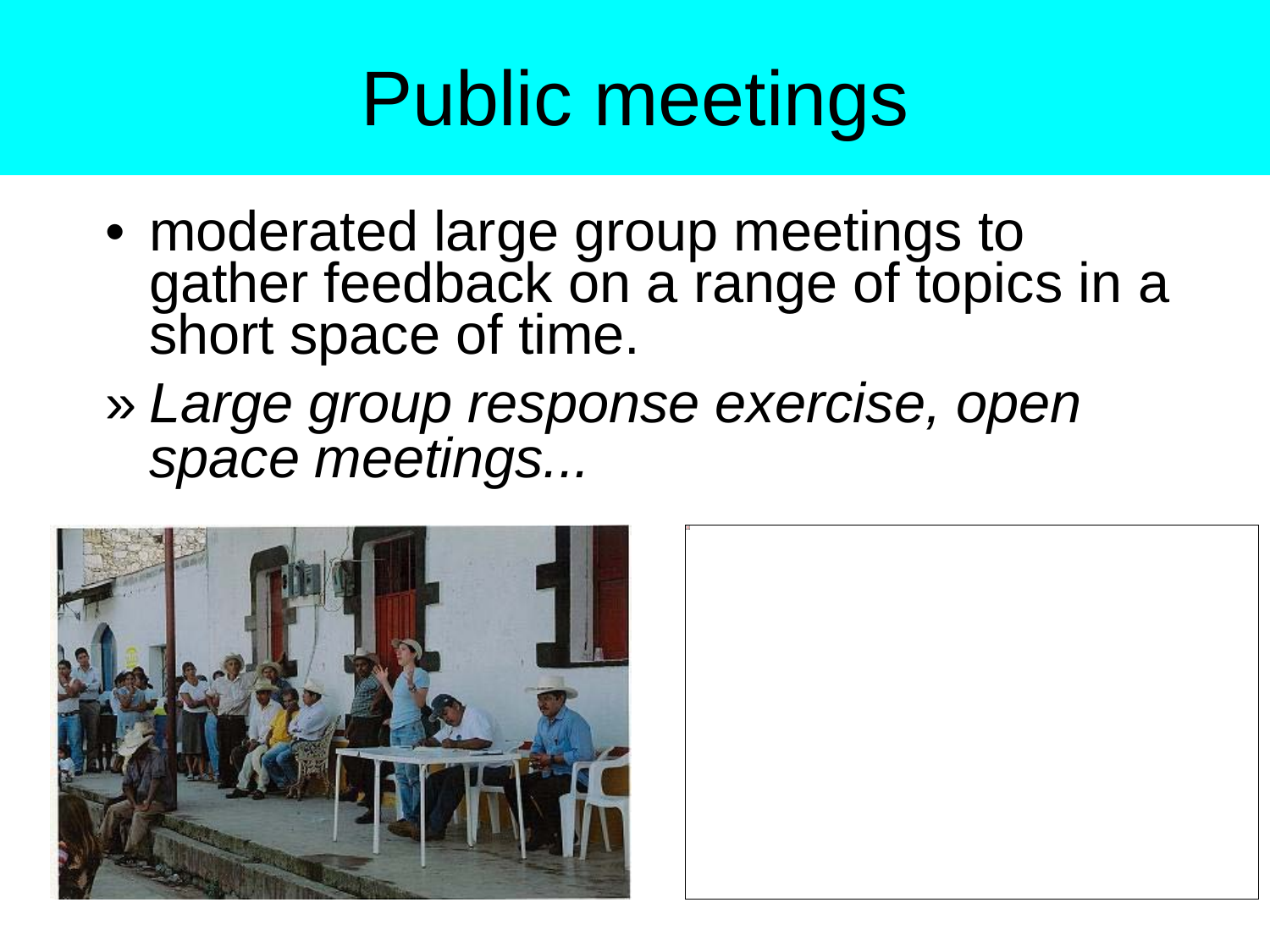# Public information provision

- Making information available publicly to communicate information to a wide group of people
- » *Newsletters, street stalls ...*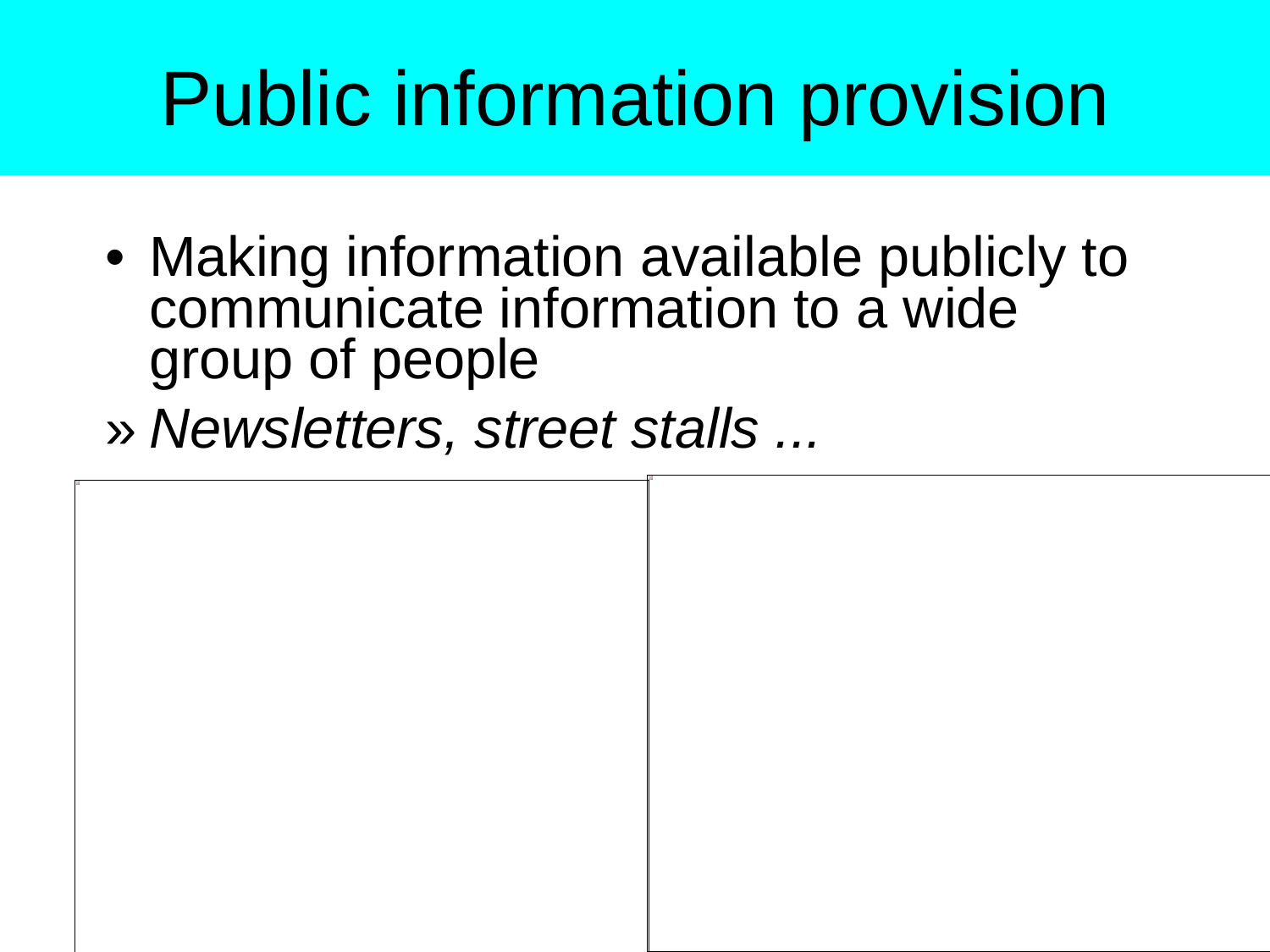## **Education**

- methods that provide intensive opportunities for the provision of very specific didactic information from experts to stakeholders
- » *Lectures, school project work ...*

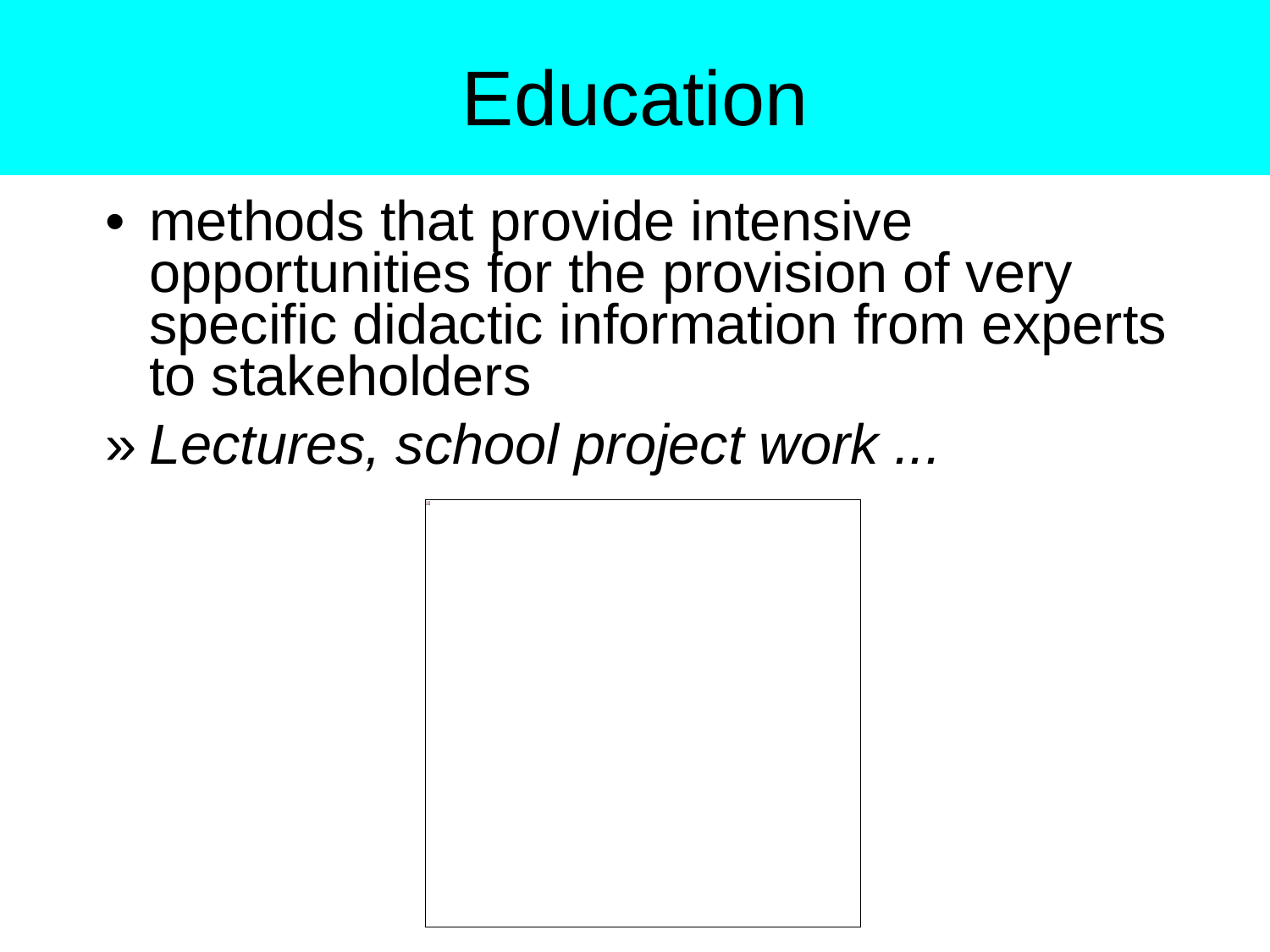## **Events**

- One-off group events<br>that can bring a wide range of people together to inform them of a project in an entertaining manner.
- » *Fun days, open days*

*...*

#### Ein Sonntag im Osnabrücker Land 11. Juni 2006 von 11 bis 18 Uhr

Erlebnistag am Alfsee mit Spiel, Spaß und **Schmaus für Groß und Klein.** 



**Erlebe Natur, Wasser und** Landwirtschaft aus einer Hand

 $HOL$ 

Wasserverband Bersenbrück

Stadtwerke Osnabrück

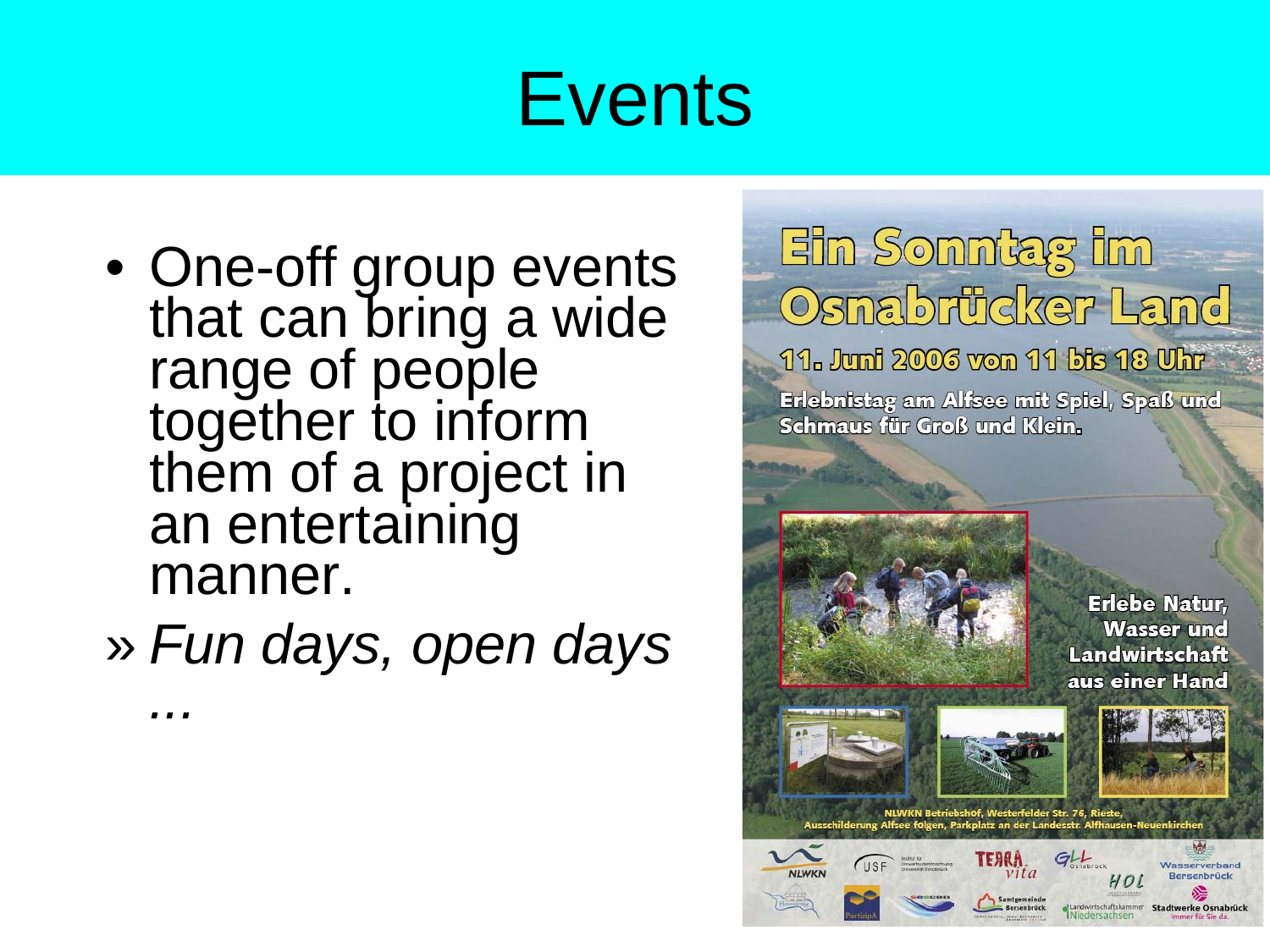# Public involvement campaigns

• public is invited to get physically or financially involved in management » *Activity days (adopt-a-pig),* 





#### *Participatory monitoring*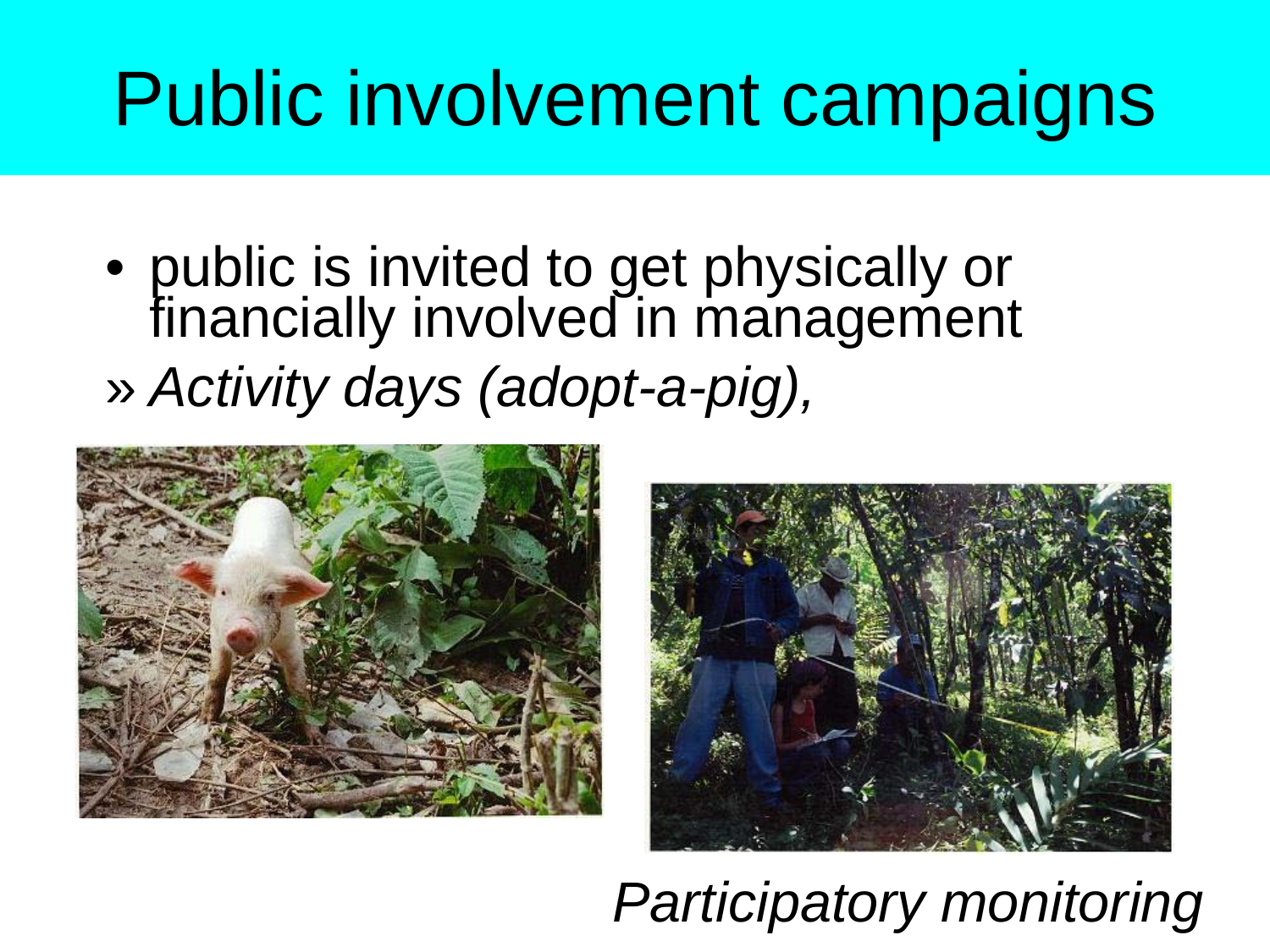# Workshops / Collaboration

- moderated activity with a limited number of participants in which participants work together to carry out a common task
- » *Nominal Group Technique, Participatory modelling (e.g. group model building), Role playing games, Scenario building, Forum theatre, Participatory budgeting....*



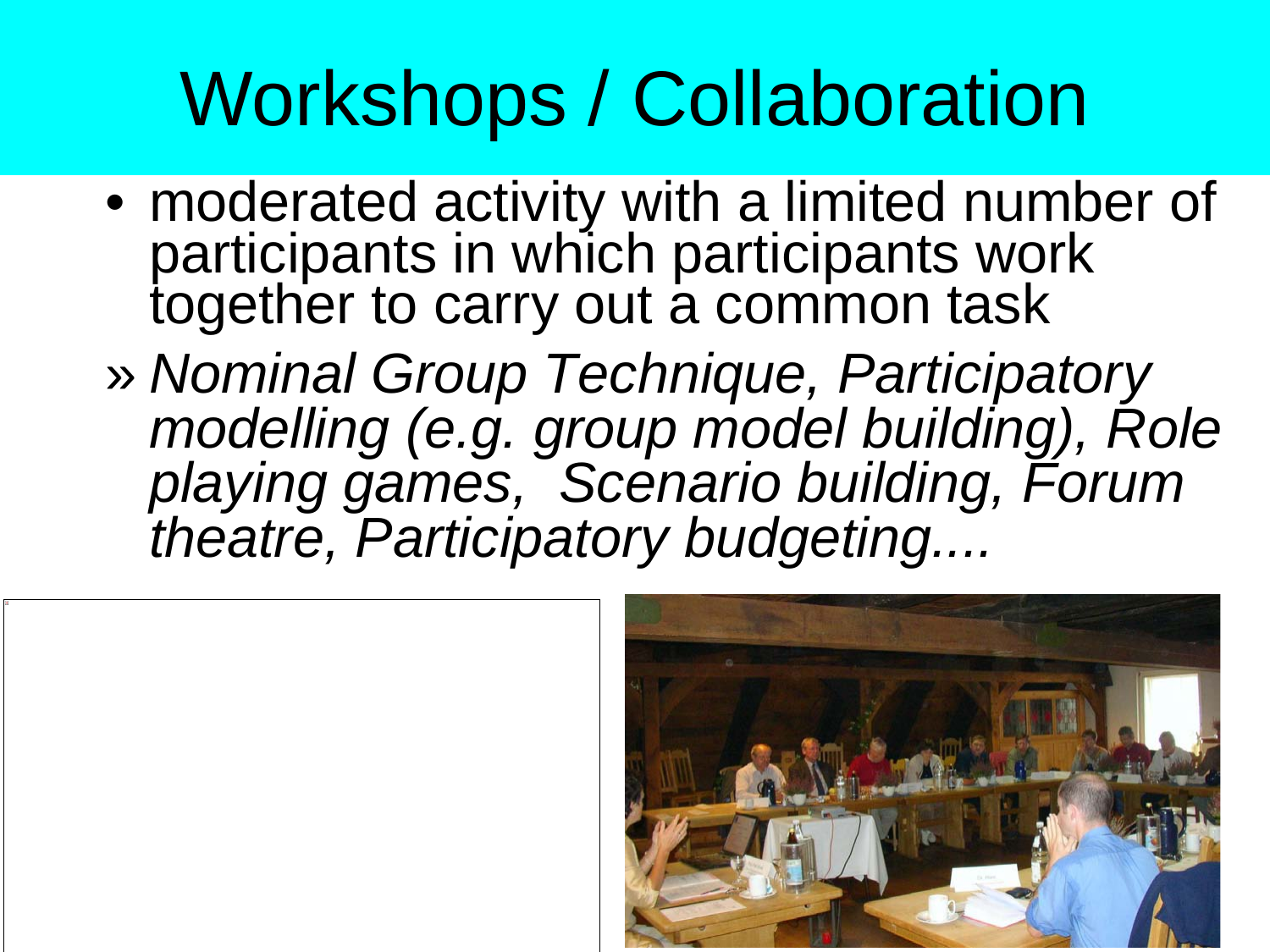# Matching classes to levels

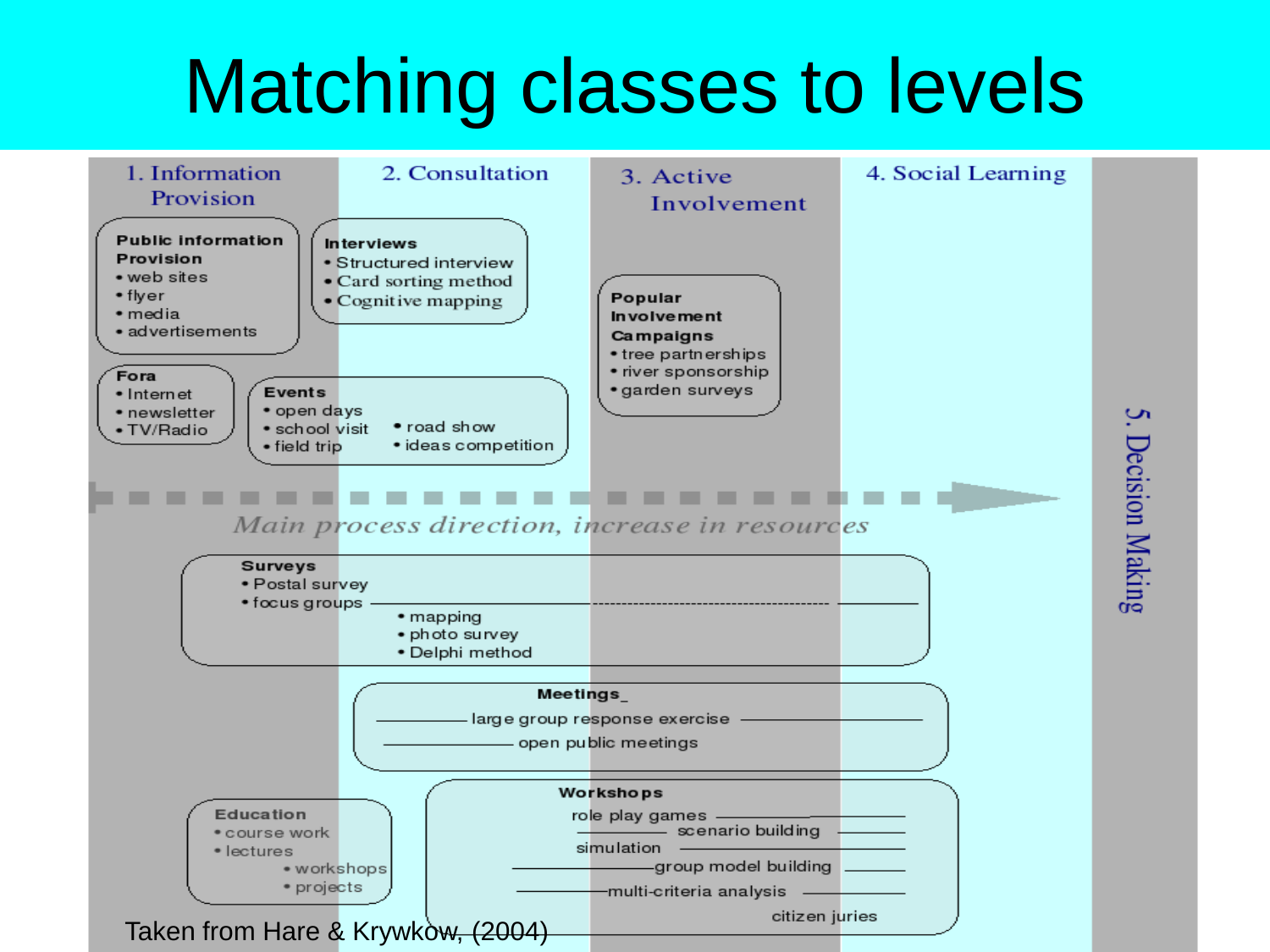### Goals of participation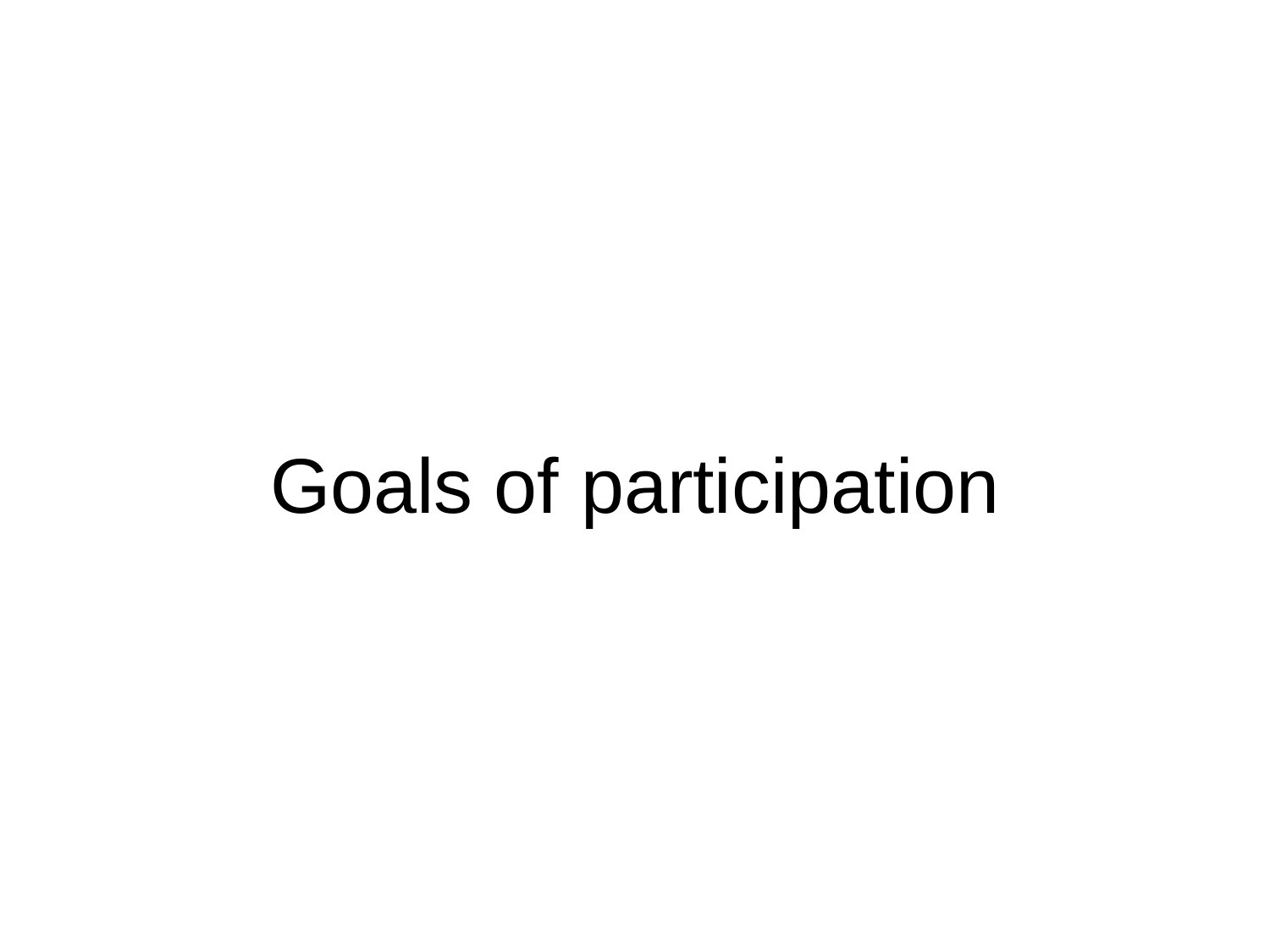# For planning

- additional sources of knowledge and data
- additional sources of opinion
- development of win-win plans
- increase time and cost saving
- ...better, efficient decisions.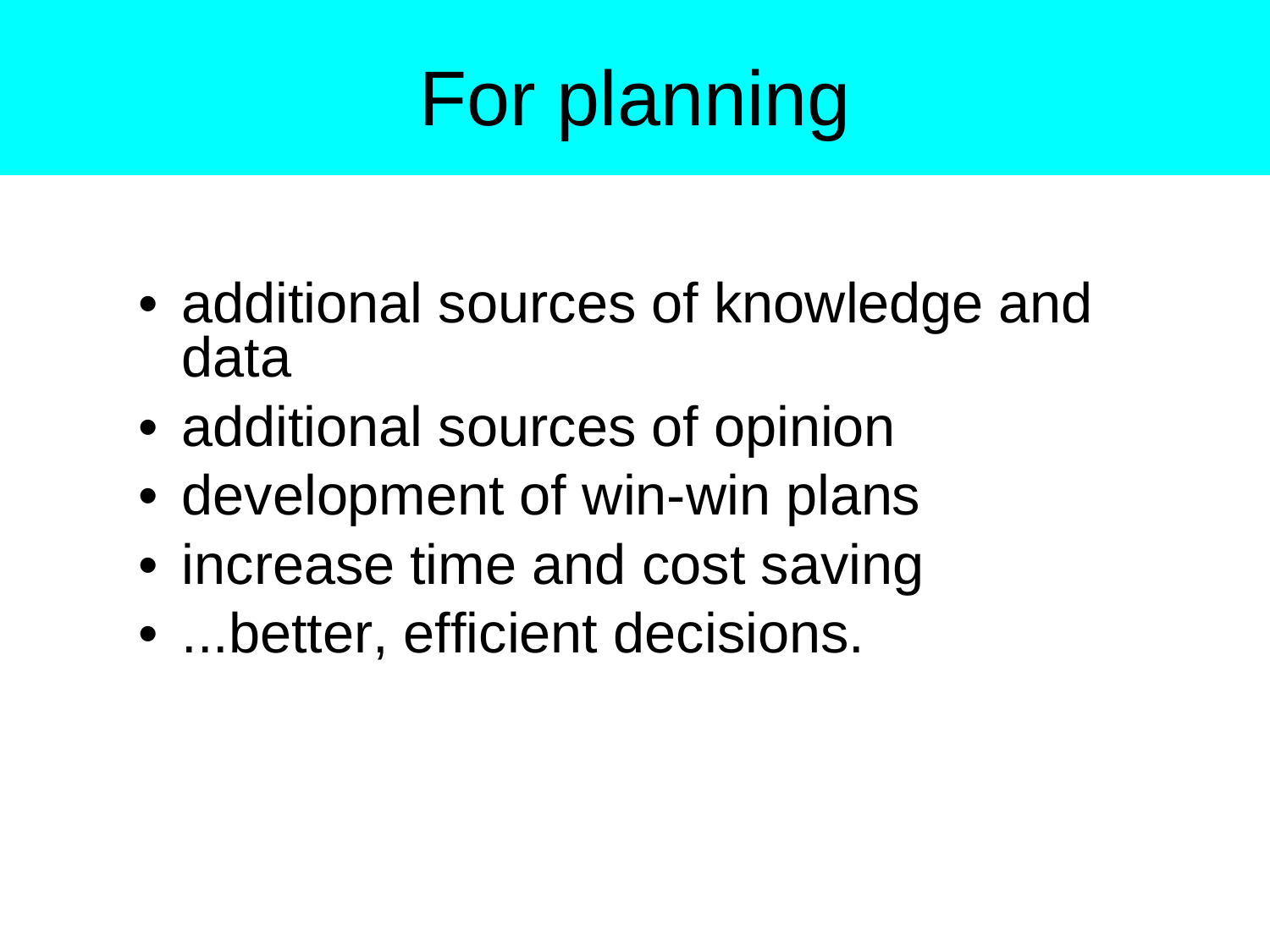# For plan implementation

- increased public awareness
- increased support for plans
- increased involvement in maintenance, implementation and evaluation
- increased use of site
- increased monitoring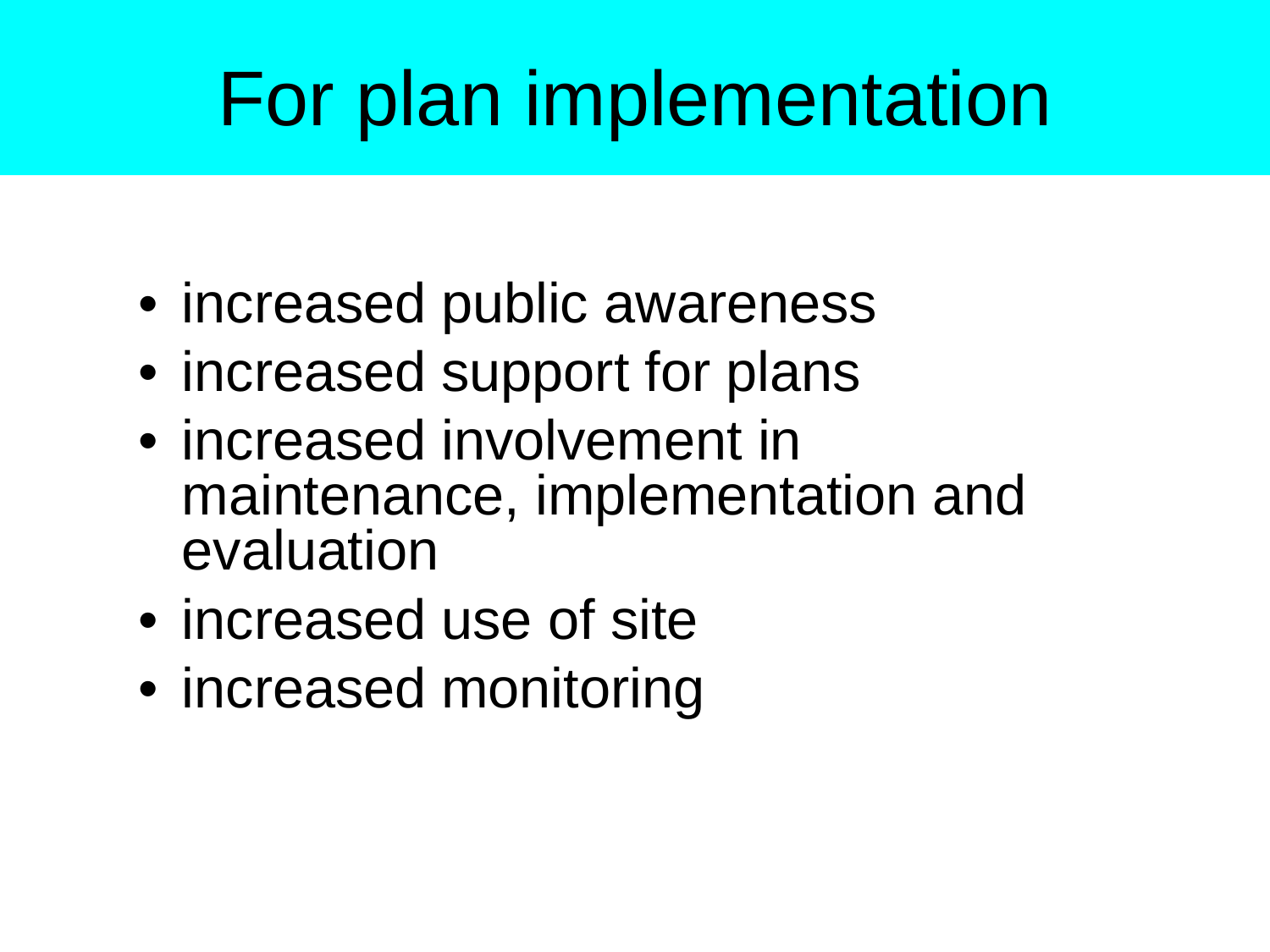### For society

- increased democracy
- Increased understanding between stakeholders
- better management of resources
- greater social capital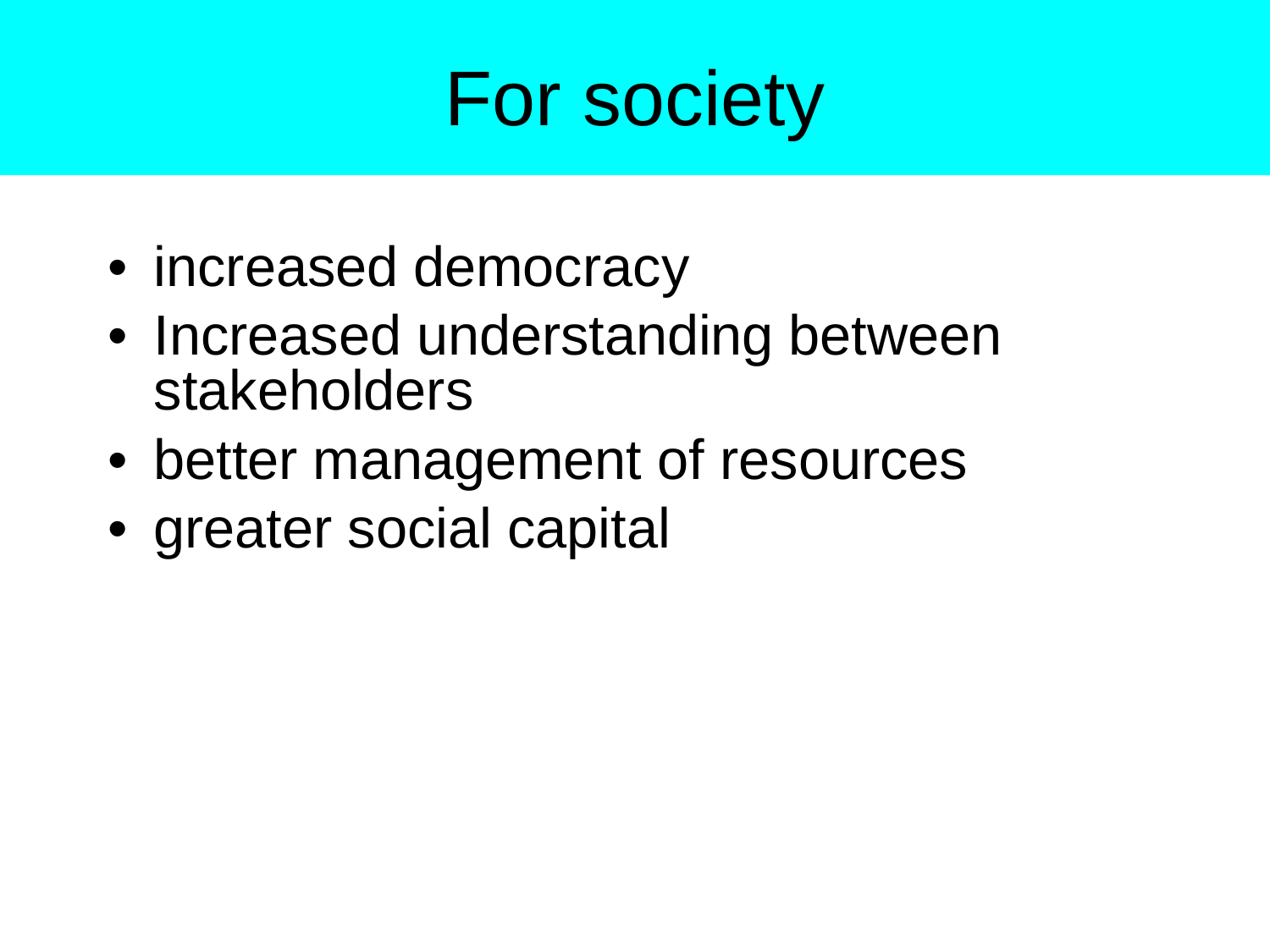## For adaptive management

- improved social learning
- increased information
- supports polycentric governance
- increased adaptive capacity
- ...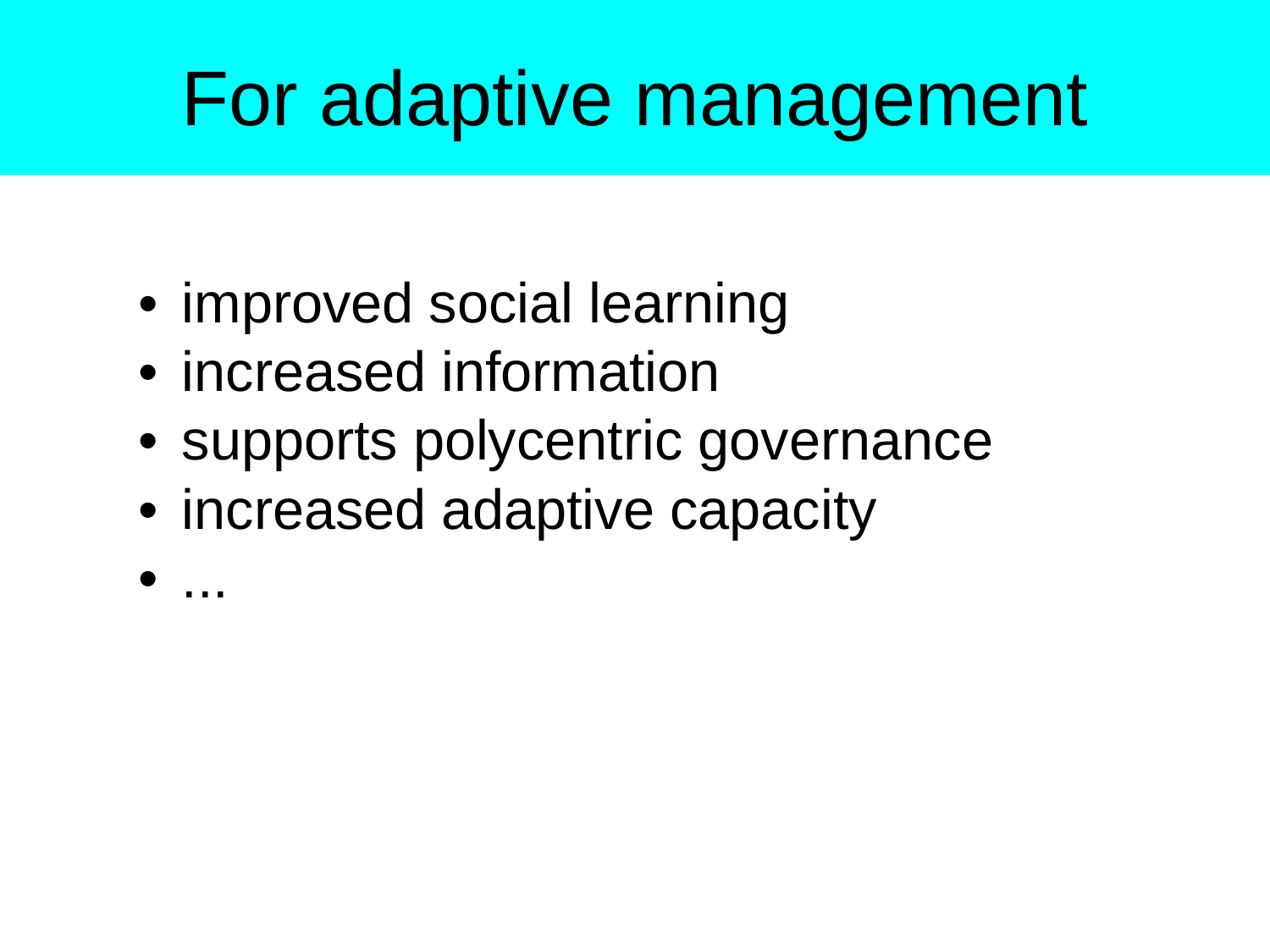$1\leftrightarrow\sqrt{2}$  and  $1\pm\sqrt{2}$  and  $1\pm3\leftrightarrow\sqrt{2}$  and  $5\pm\sqrt{2}$  and  $7\pm1.8$  and  $7\pm9\leftrightarrow\sqrt{10}$  and  $11\pm\sqrt{12}$  and  $13\pm\sqrt{14}$  and  $15\pm\sqrt{16}$  and  $18\pm\sqrt{10}$ 

|                    |                          |           |                     |         |        |        |        |        | ᅩ                        |
|--------------------|--------------------------|-----------|---------------------|---------|--------|--------|--------|--------|--------------------------|
|                    | Popular                  | Public    | Educa               | Intervi | Surve  | Events | Fora   | Meeti  | Worksho                  |
|                    | Involvemen               | Informati | tion(§              | ews     | γs     | (65.8) | (65.6) | ngs    | ps                       |
|                    | t                        | on.       | 5.3)                | (65.4)  | (65.5) |        |        | (65.7) | (S5.10)                  |
|                    | Campaigns                | Provision |                     |         |        |        |        |        |                          |
|                    | (§ 5.9)                  | (§5.2)    |                     |         |        |        |        |        |                          |
| Additional         |                          |           |                     | ☑       |        |        |        | ☑      | ☑                        |
| sources of         |                          |           |                     |         |        |        |        |        |                          |
| knowledge          |                          |           | Adjust table column |         |        |        |        |        |                          |
| Additional         | √                        |           |                     |         | ☑      |        |        |        |                          |
| sources of         |                          |           |                     |         |        |        |        |        |                          |
| data/monitoring    |                          |           |                     |         |        |        |        |        |                          |
| Additional         |                          |           |                     | $\sim$  | ☑      |        | √      | ✓      | $\overline{\phantom{0}}$ |
| sources of         |                          |           |                     |         |        |        |        |        |                          |
| opinions           |                          |           |                     |         |        |        |        |        |                          |
| Development of     |                          |           |                     |         |        |        | ☑      | ☑      | ☑                        |
| win-win plans      |                          |           |                     |         |        |        |        |        |                          |
| Increased public   | ✓                        | ☑         | ☑                   |         |        | √      | √      | √      |                          |
| awareness          |                          |           |                     |         |        |        |        |        |                          |
| Increased          | ☑                        | ☑         | ☑                   |         |        | ☑      | ☑      | ☑      | ☑                        |
| support for plans  |                          |           |                     |         |        |        |        |        |                          |
| Increased          | $\overline{\mathcal{L}}$ |           |                     |         |        |        |        |        |                          |
| involvement in     |                          |           |                     |         |        |        |        |        |                          |
| implementation     |                          |           |                     |         |        |        |        |        |                          |
| Increase           | ☑                        | ☑         |                     |         |        | ☑      |        |        |                          |
| involvement in     |                          |           |                     |         |        |        |        |        |                          |
| maintenance of     |                          |           |                     |         |        |        |        |        |                          |
| site               |                          |           |                     |         |        |        |        |        |                          |
| Increase           | ☑                        |           |                     | ⇁       | ☑      | ☑      | ☑      | ☑      | ☑                        |
| involvement in     |                          |           |                     |         |        |        |        |        |                          |
| evaluation of site |                          |           |                     |         |        |        |        |        |                          |
| Increased sense    | ☑                        |           |                     |         |        | ☑      |        |        | ☑                        |
| of ownership       |                          |           |                     |         |        |        |        |        |                          |
| Increased use of   | ☑                        | ☑         | ☑                   |         |        | ☑      | ☑      | ☑      | √                        |
| site               |                          |           |                     |         |        |        |        |        |                          |
| Increased co-      | ☑                        |           |                     |         |        | ☑      |        | ☑      | ☑                        |
| financing          |                          |           |                     |         |        |        |        |        |                          |
| Increased          | √                        |           |                     |         |        |        |        |        |                          |
| monitoring         |                          |           |                     |         |        |        |        |        |                          |
| <b>Improved</b>    |                          |           |                     |         |        |        | ☑      | ☑      | ☑                        |
| democracy          |                          |           |                     |         |        |        |        |        |                          |
| Empowerment        | ☑                        |           |                     |         |        |        | ✓      | ☑      | ☑                        |
| Equitable          |                          |           |                     |         |        |        |        |        |                          |
| resource sharing   |                          |           |                     |         |        |        |        |        |                          |
| Greater social     |                          |           |                     |         |        |        | ☑      | ☑      | ☑                        |
| learning           |                          |           |                     |         |        |        |        |        |                          |

#### Matching desired benefits to classes of methods...

#### Taken from Hare & Krywkow, 2004)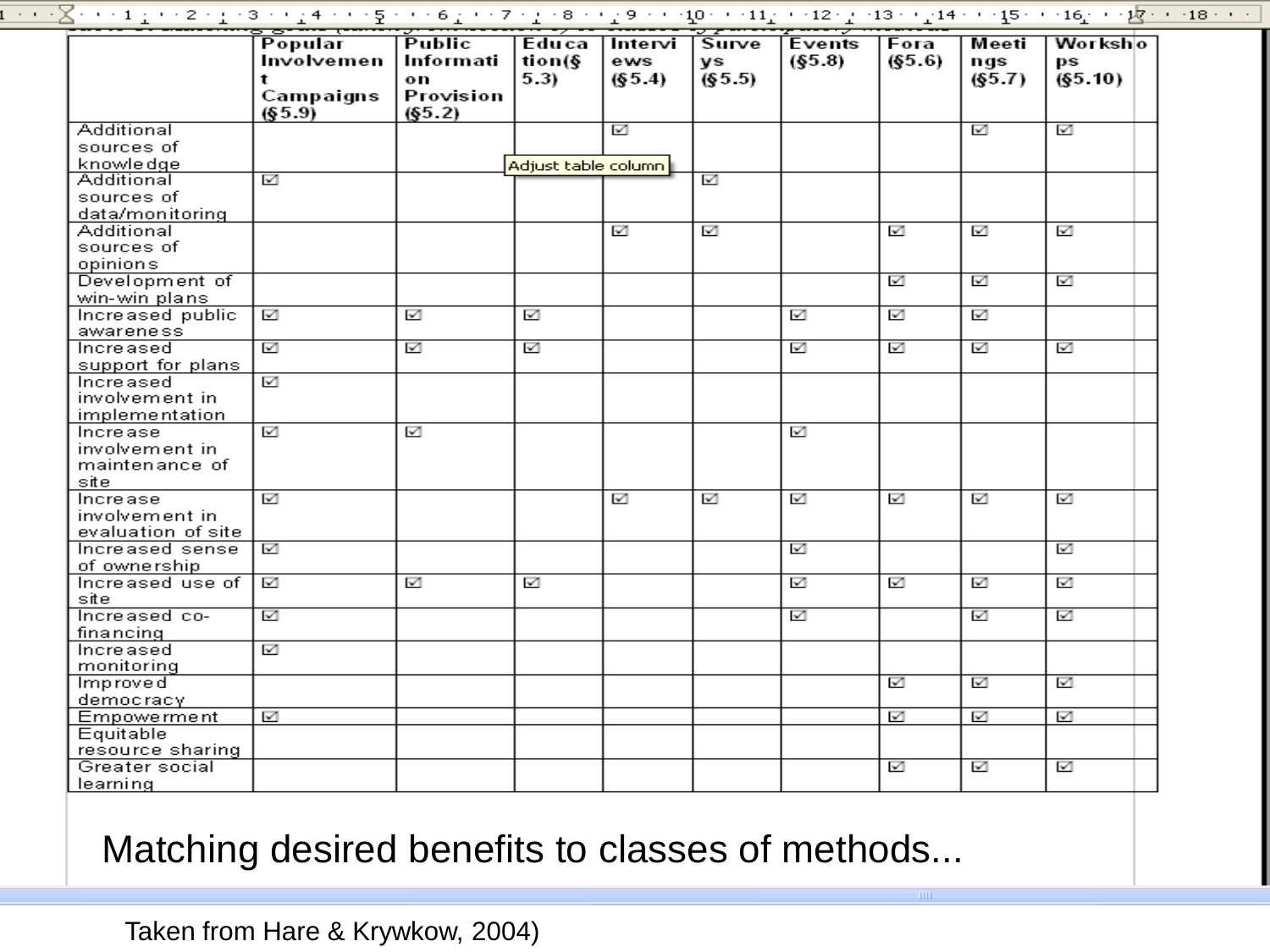#### Supporting adaptive management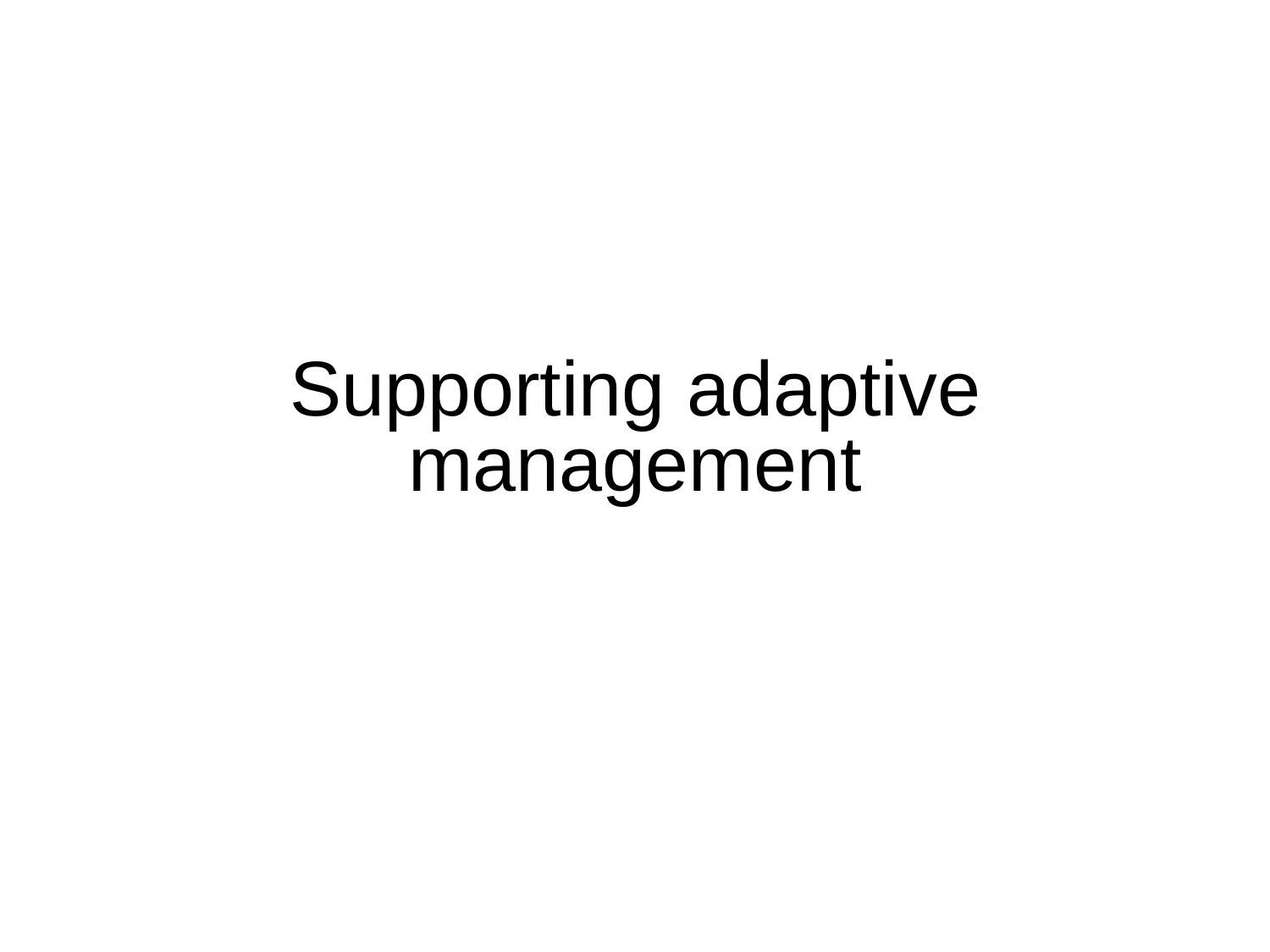# Types of participants

- Organised stakeholders *"Stakeholder participation"*
	- authorities, organisations and their representatives,
- Public "*Public participation"*
	- general public
- Competent authority
	- organisation who is responsible for management and implementation of the participatory process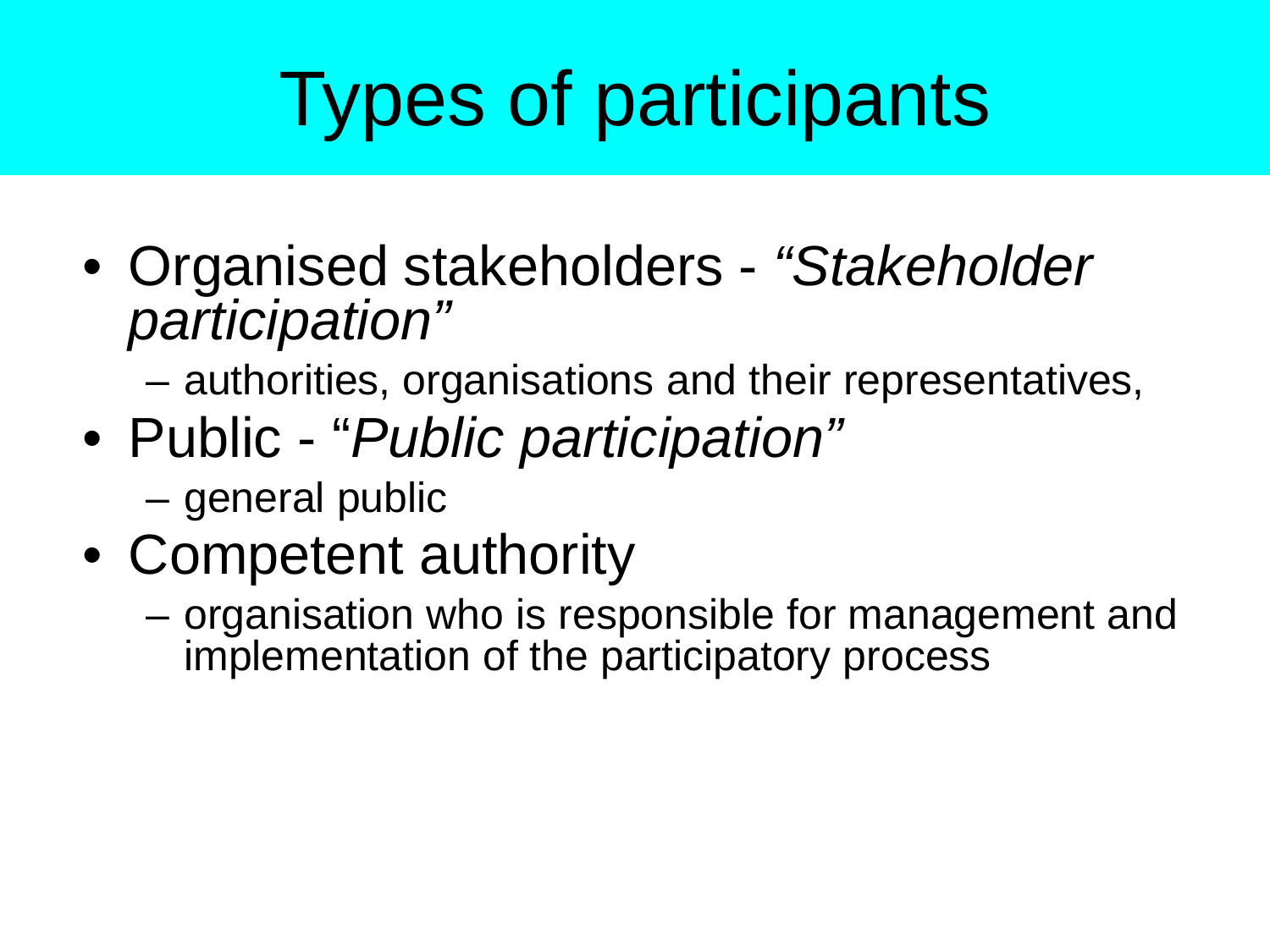| $\left\vert \cdot\right\vert$ ( $\left\vert \cdot\right\vert$ ) $\left\vert \cdot\right\vert$ ( $\left\vert \cdot\right\vert$ |                                 |                                                                                                                                                                                                                                                                                                                                                                                                                                                          |                                                                                                                                                                                                                         |                                                                                                                                                                                                                                                          |  |
|-------------------------------------------------------------------------------------------------------------------------------|---------------------------------|----------------------------------------------------------------------------------------------------------------------------------------------------------------------------------------------------------------------------------------------------------------------------------------------------------------------------------------------------------------------------------------------------------------------------------------------------------|-------------------------------------------------------------------------------------------------------------------------------------------------------------------------------------------------------------------------|----------------------------------------------------------------------------------------------------------------------------------------------------------------------------------------------------------------------------------------------------------|--|
| people to<br>involve/<br>Type of                                                                                              | Number of<br>participant        | Large<br>$50 +$                                                                                                                                                                                                                                                                                                                                                                                                                                          | Mid-size<br>$20 - 50$                                                                                                                                                                                                   | Small<br>$1-20$                                                                                                                                                                                                                                          |  |
|                                                                                                                               | Organised<br><b>Stakeholder</b> | Internet forum (§5.6.1)<br>large group response<br>exercises/open space (§5.7.2/3)<br>newsletters (§5.6.2)<br>open days (§5.8.1)<br>partnership, sponsorship.<br>(§ 5.9.1)<br>telephone/postal surveys<br>(§ 5.5.1)<br>web sites $(S5.2.1)$                                                                                                                                                                                                              | field trips $(\text{$6.8.1$})$<br>focus groups $(\S 5.5.3)$<br>multi-criteria analysis<br>(MCA) (§5.10.6)<br>scenario building<br>(S5.10.4)<br>simulation (§5.10.5)                                                     | card sorting method<br>(S5.4.2)<br>cognitive mapping<br>(§6.4.3)<br>delphi method<br>(S5.5.2)<br>group model building<br>(§6.10.7)<br>interviews $(\S 5.4.1)$<br>role playing games.<br>(§ 5.10.2)<br>lectures, seminars<br>and project work<br>(§6.3.1) |  |
| Public                                                                                                                        |                                 | events (§5.7.1)<br>flyers (§5.2.1)<br>Internet forum (§5.5.1)<br>large group response<br>exercises/open space (§5.6.2/3)<br>media advertisements (§5.2.1)<br>newsletters (§5.5.2)<br>open days (§6.7.1)<br>open public meetings (§5.6.1)<br>partnership, sponsorship.<br>$(\$5.8.1)$<br>participatory monitoring &<br>evaluation (§5.8.2)<br>photo survey (§6.8.2)<br>telephone/postal surveys<br>web sites (§5.2.1)<br>Taken from Hare & Krywkow, 2004) | field trips $(\text{$6.8.1$})$<br>focus groups $(S5.5.3)$<br>multi-criteria analysis<br>(MCA) (\$5.10.6)<br>scenario building<br>(S5.10.4)<br>simulation $(S5.10.5)$<br>lectures, seminars and<br>project work (§5.3.1) | citizen juries<br>(§ 5.10.1)<br>interviews $(\S 5.4.1)$<br>role playing games<br>(§ 5.10.2)                                                                                                                                                              |  |

 $\Box$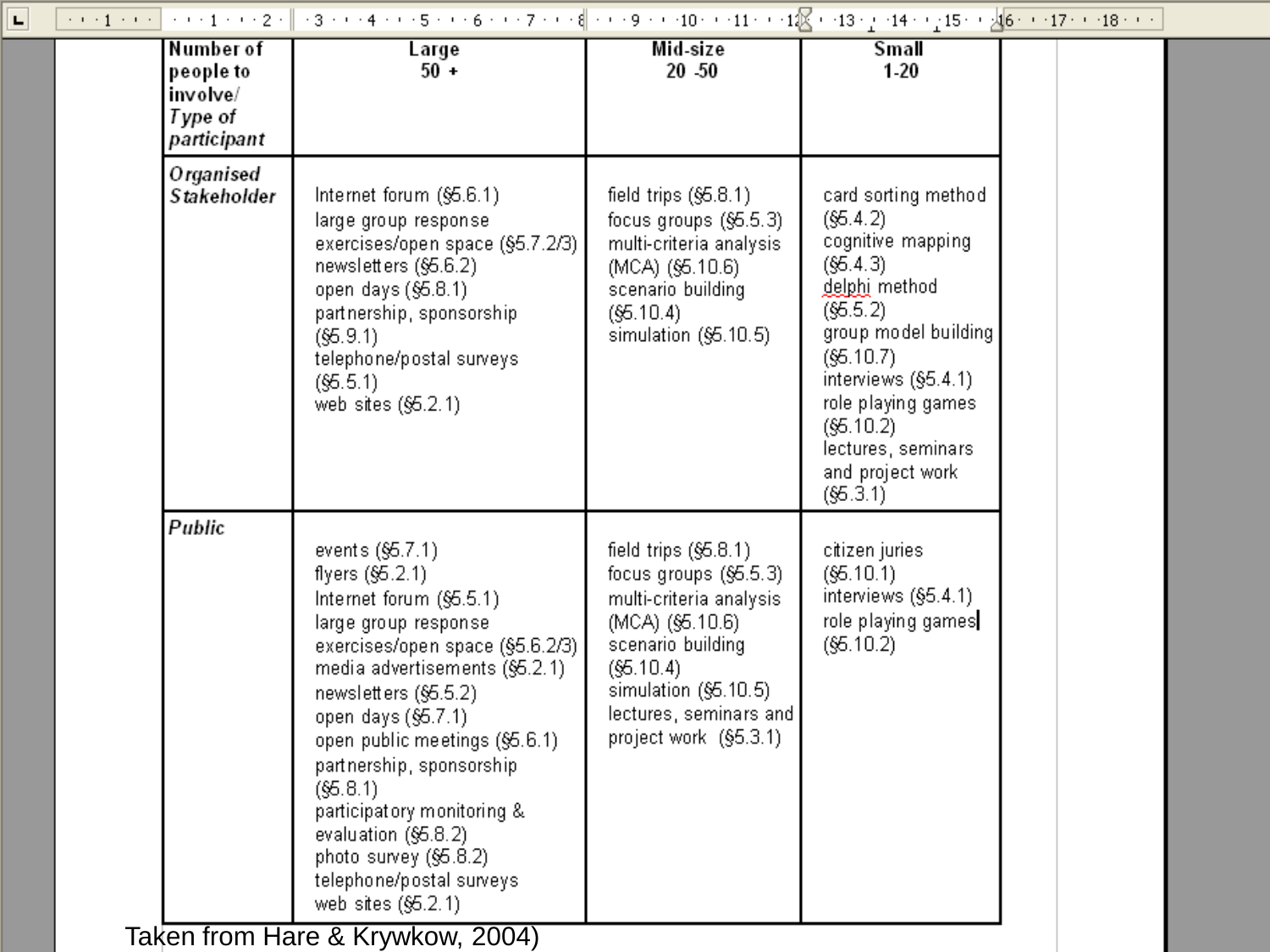## Resources for participation



Taken from Hare & Krywkow, 2004)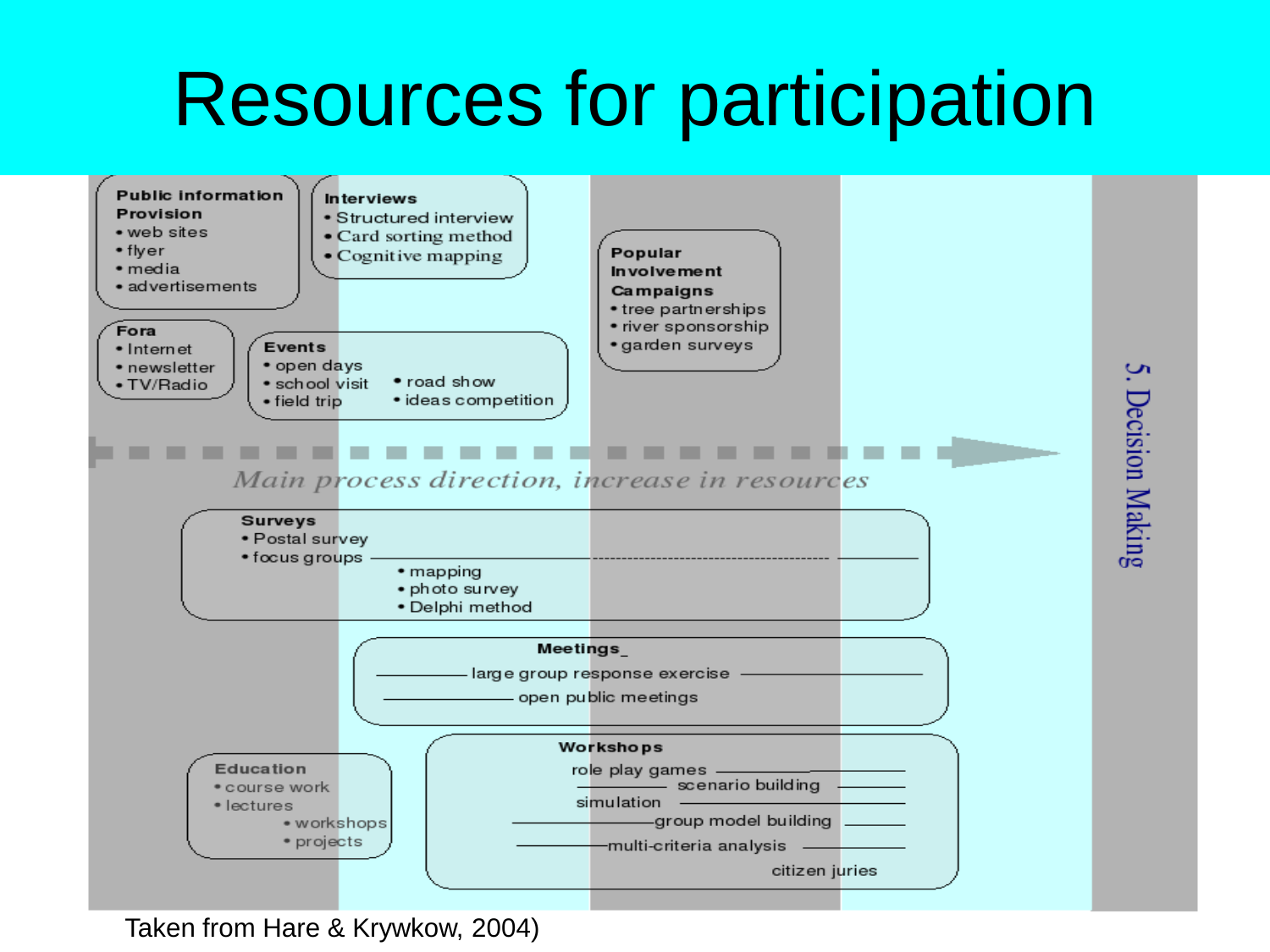#### Some frank realities about participatory management processes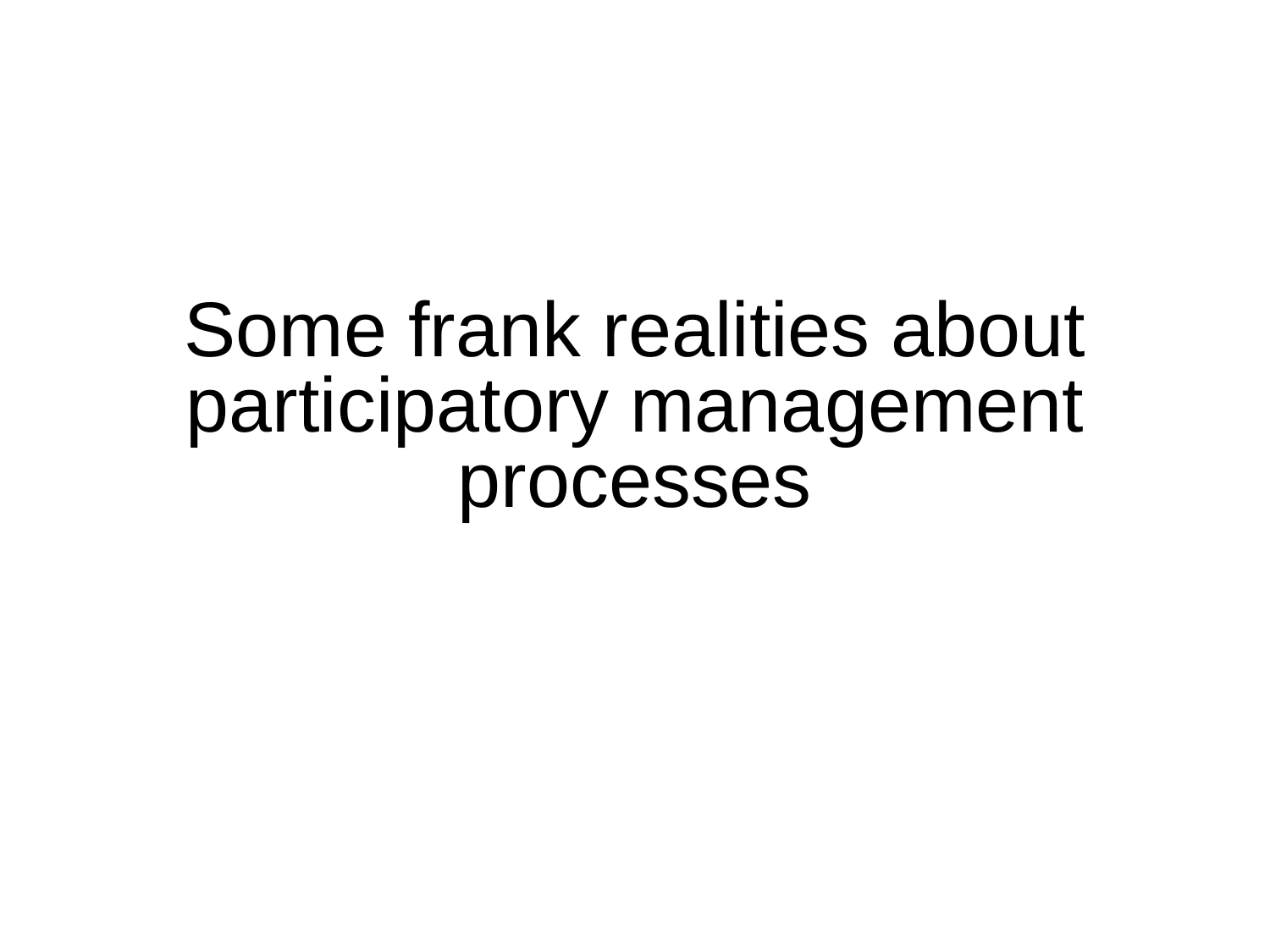# It can go wrong

- No concrete results
- Delayed management process
- Results not taken up by decision maker
- Process gets hijacked
- Creation of resource black holes
- Organisation of opposition to change plans
- Participatory burn-out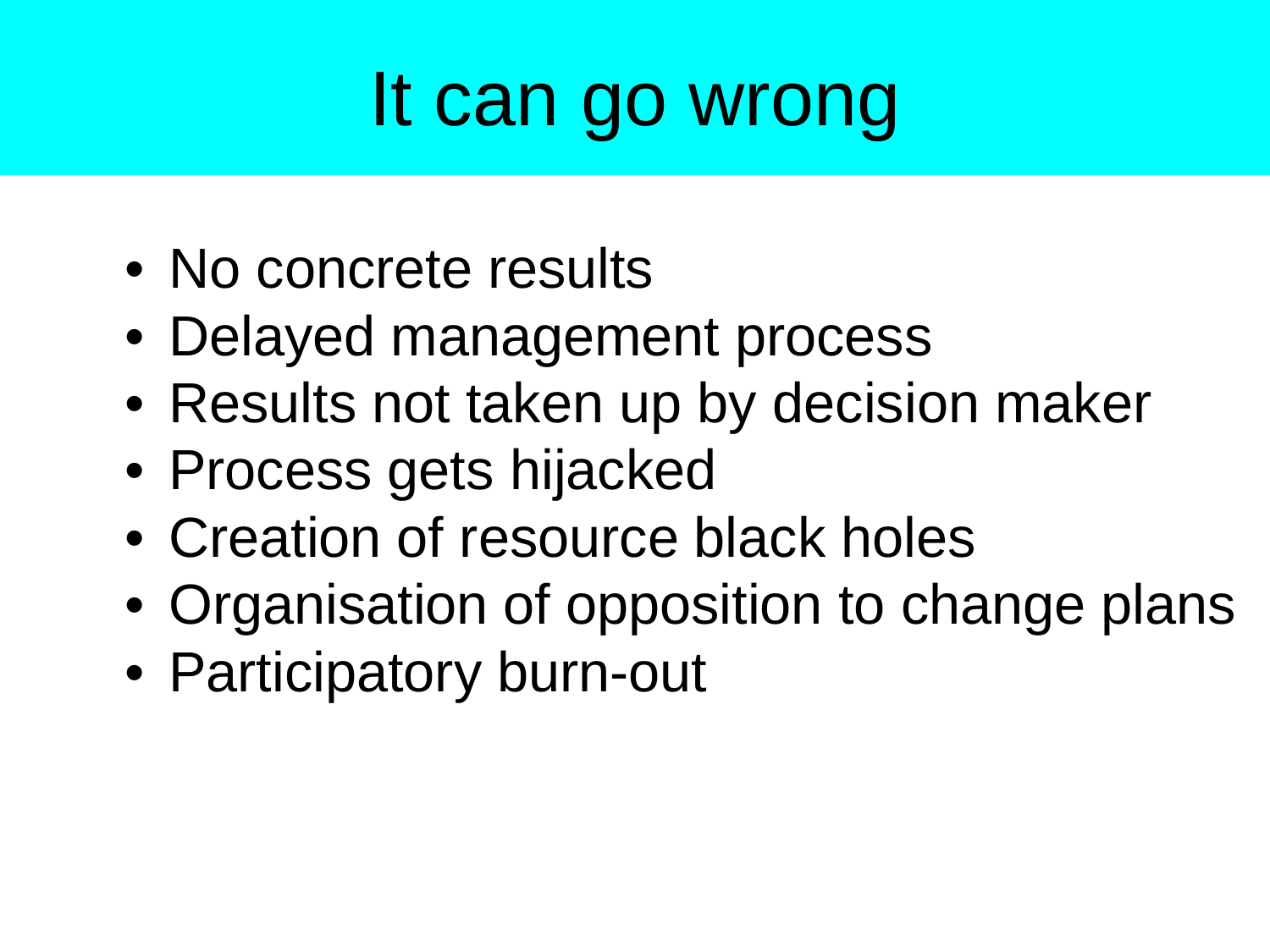#### Non-altruistic reasons for adopting participation...

- to influence public opinion
- to get other people to do your work for free
- improve public image
- you are given money to do it
- to meet legal requirements
- because is it is fashionable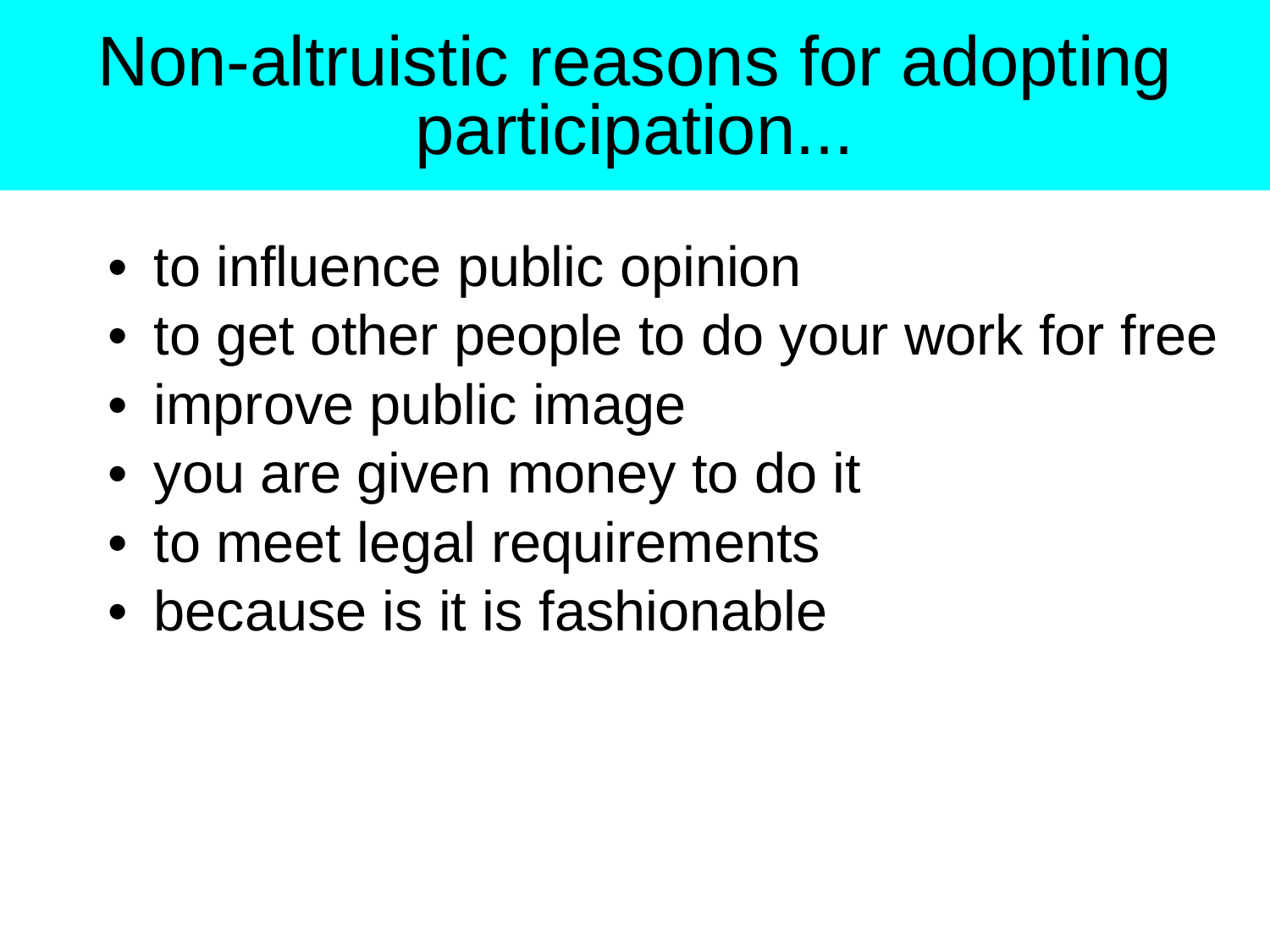# Participation is very fashionable

- Water: EU Water Framework Directive art. 14
- Politics: EU citizens' visions
- Why?
	- Fits the modern zeitgeist
		- post-modern relativism
		- loss of trust in formal institutions: political & scientific
		- the erosion of the nation state (see Rifkin, 2004)
		- the decentralising requirements of "new capitalism" (see Sennett, 2007)
		- stakeholding society (Hutton 1999)
	- Because it works? We will see...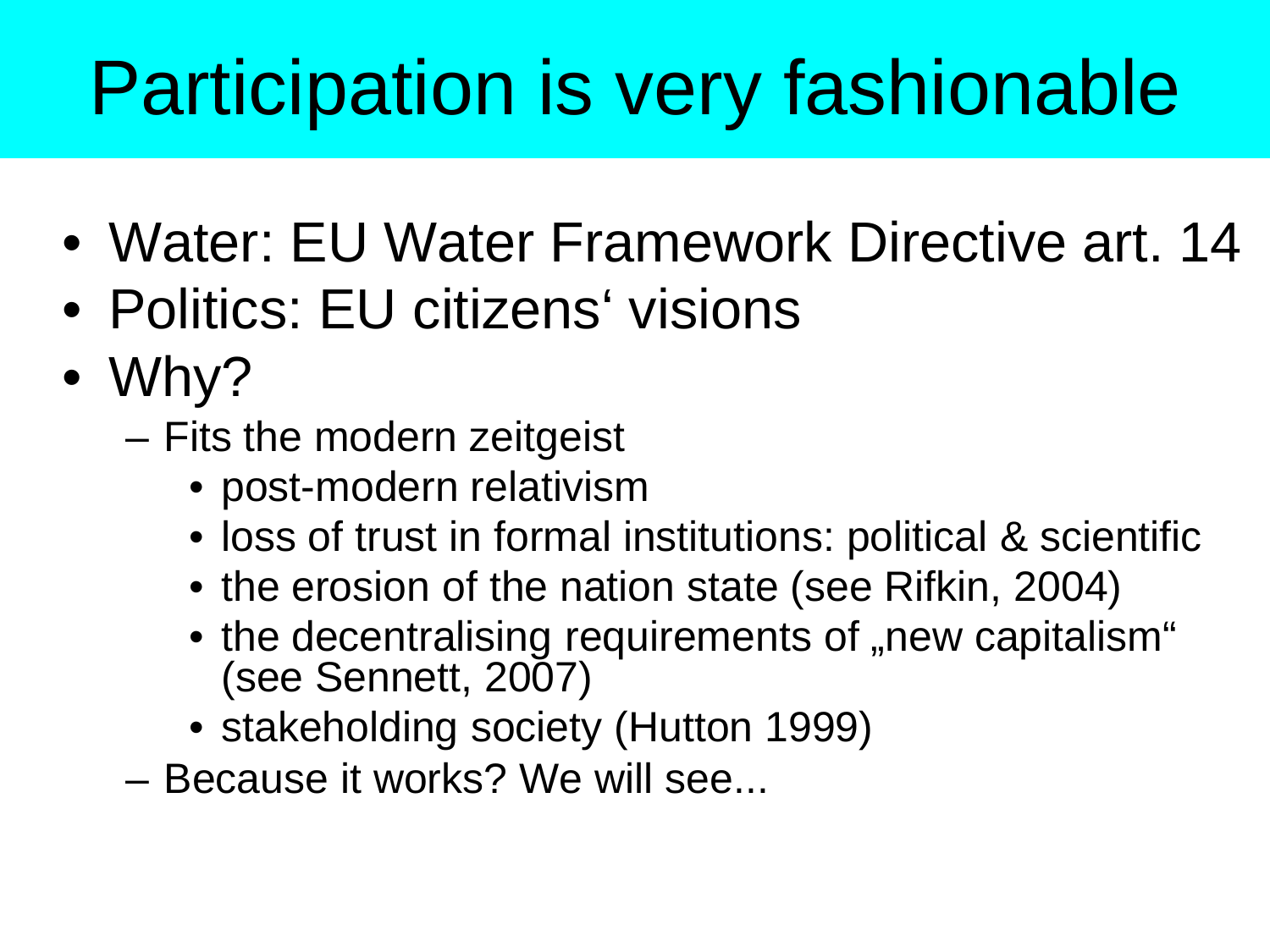### Rephrase: Participatory management process

- Extends the range of people and organisations involved in management to those who would not normally be involved ...
- … in order to achieve a specific set of goals
	- For better or for worse
	- For good or for bad reasons
- If you want to make participation a positive
	- A serious business carried out with serious people
	- You have to plan a very, very good process